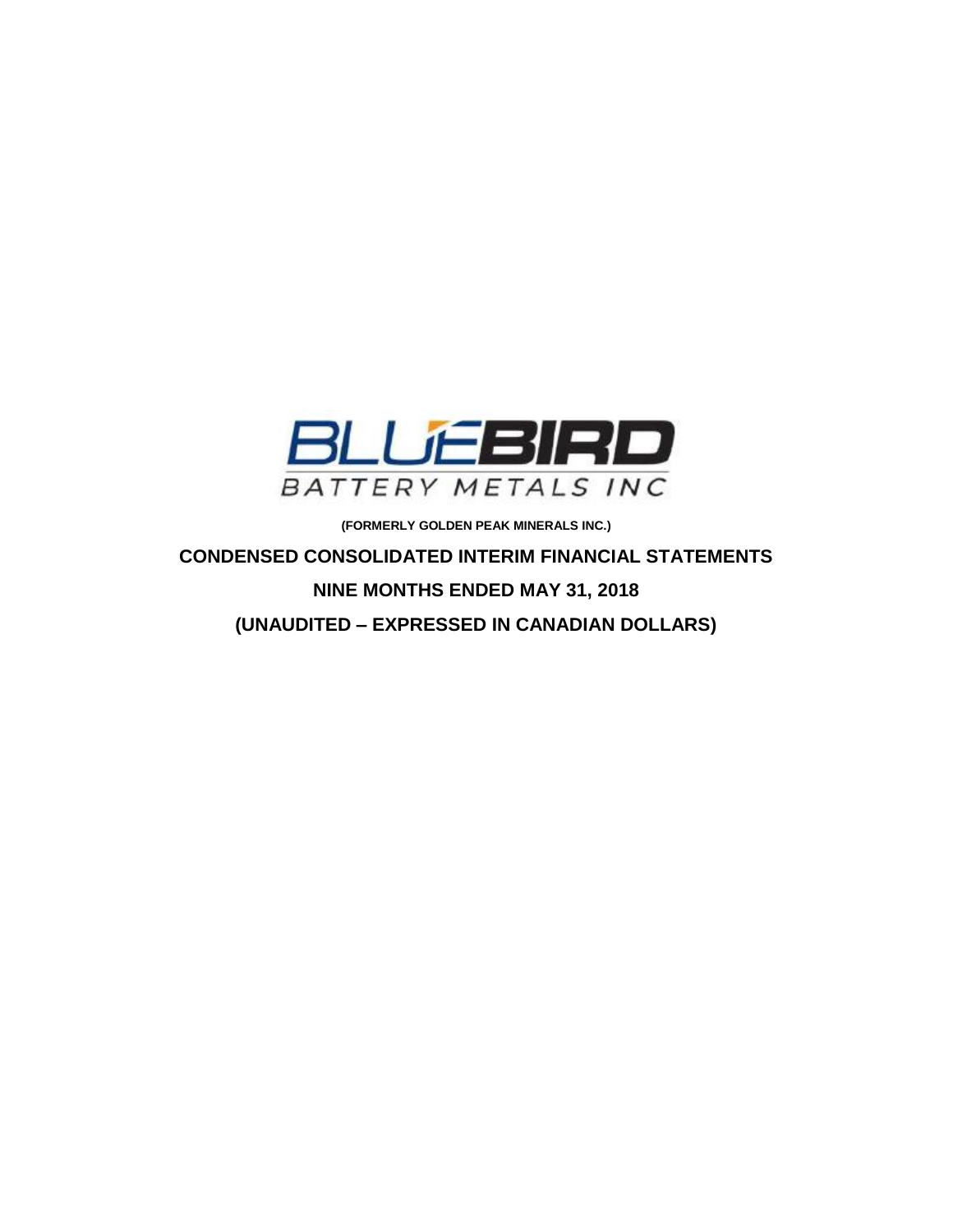# **NOTICE OF NO AUDITOR REVIEW OF CONDENSED CONSOLIDATED INTERIM FINANCIAL STATEMENTS**

Under National Instrument 51-102, Part 4, subsection 4.3(3) (a), if an auditor has not performed a review of the condensed consolidated interim financial statements they must be accompanied by a notice indicating that the condensed consolidated interim financial statements have not been reviewed by an auditor.

The accompanying unaudited condensed consolidated interim financial statements of the Company have been prepared by and are the responsibility of the Company's management.

The Company's independent auditor has not performed a review of these condensed consolidated interim financial statements in accordance with standards established by the Chartered Professional Accountants of Canada for a review of condensed consolidated interim financial statements by an entity's auditor.

July 20, 2018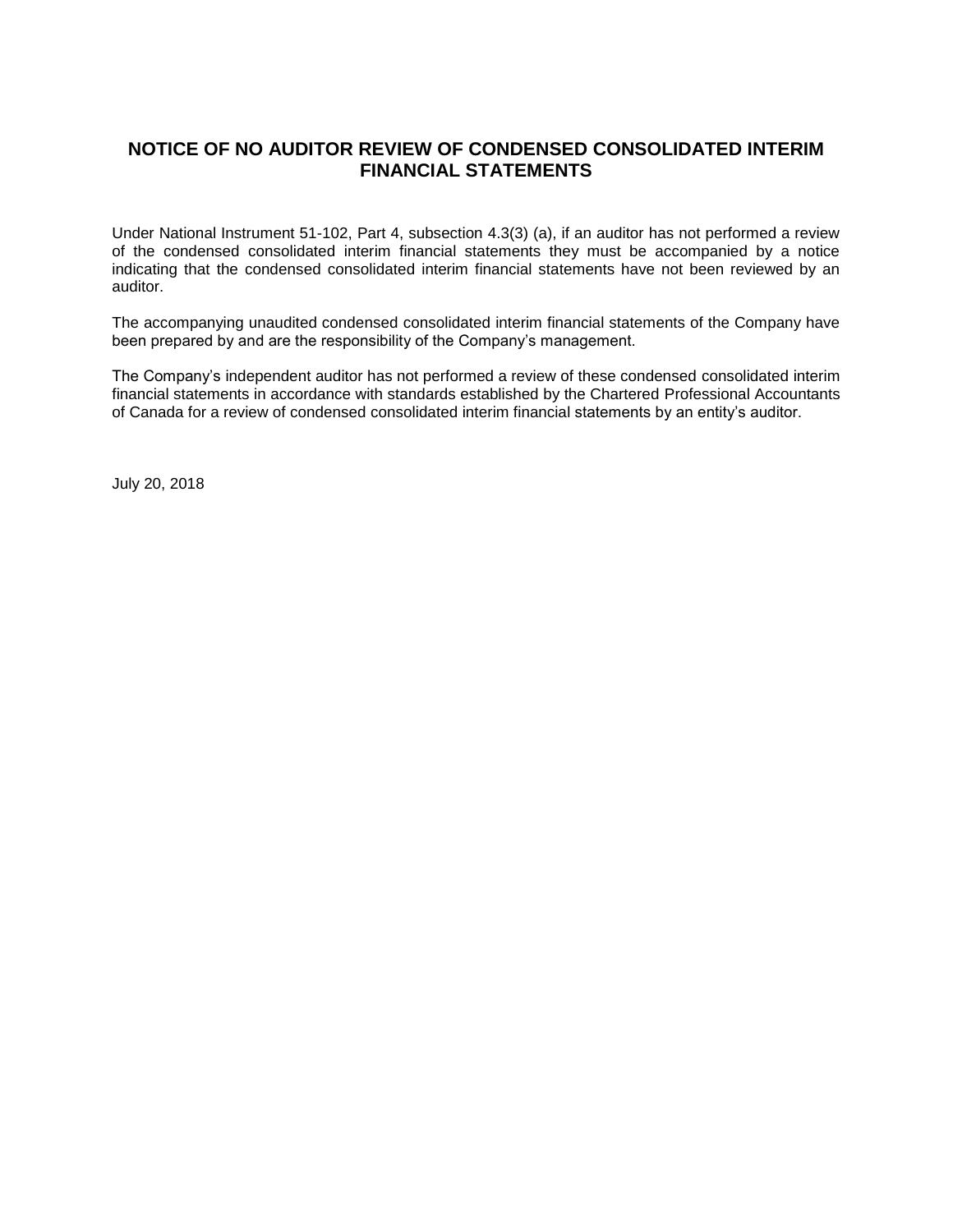## **BLUEBIRD BATTERY METALS INC. (formerly Golden Peak Minerals Inc.) Condensed Consolidated Interim Statements of Financial Position (Unaudited – Expressed in Canadian Dollars)**

|                                                                                    | May 31,<br>2018 | August 31,<br>2017 |
|------------------------------------------------------------------------------------|-----------------|--------------------|
| <b>ASSETS</b>                                                                      |                 |                    |
| Current                                                                            |                 |                    |
| Cash                                                                               | \$<br>819,518   | \$<br>178,018      |
| Amounts receivable                                                                 | 35,879          | 63,854             |
| Prepaid expenses                                                                   | 55,475          | 11,887             |
|                                                                                    | 910,872         | 253,759            |
| Exploration and evaluation assets (Note 6)                                         | 2,097,905       | 4,111,404          |
|                                                                                    | \$<br>3,008,777 | \$<br>4,365,163    |
| <b>Liabilities</b><br>Current<br>Accounts payable and accrued liabilities (Note 7) | \$<br>344,334   | \$<br>191,701      |
| Other liability (Note 8)                                                           |                 | 25,338             |
|                                                                                    | 344,334         | 217,039            |
| <b>Shareholders' Equity</b>                                                        |                 |                    |
| Share capital (Note 9)                                                             | 10,207,744      | 6,644,799          |
| Contributed surplus                                                                | 1,159,678       | 839,716            |
| Deficit                                                                            | (8,702,979)     | (3,336,391)        |
|                                                                                    | 2,664,443       | 4,148,124          |
|                                                                                    | \$<br>3,008,777 | \$<br>4,365,163    |

Going Concern (Note 2) Commitments (Notes 6 and 8) Subsequent Events (Note 12)

Authorized for issuance on behalf of the Board on July 20, 2018:

 *"Peter Ball"* Director

 *"Alfred Stewart"* Director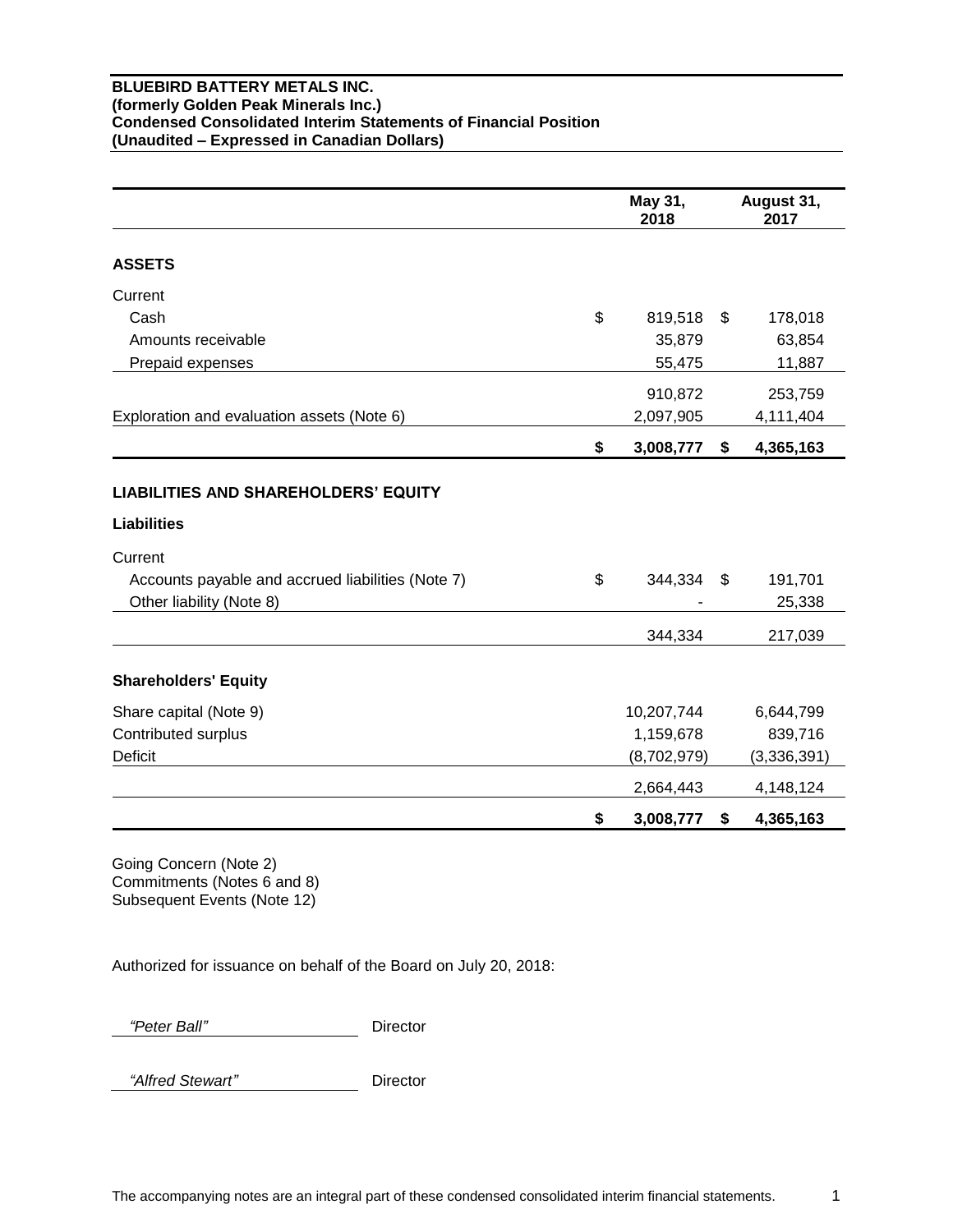## **BLUEBIRD BATTERY METALS INC. (formerly Golden Peak Minerals Inc.) Condensed Consolidated Interim Statements of Comprehensive Loss (Unaudited – Expressed in Canadian Dollars)**

|                                                   | <b>Three Months Ended</b> |                  | <b>Nine Months Ended</b> |                  |               |
|---------------------------------------------------|---------------------------|------------------|--------------------------|------------------|---------------|
|                                                   |                           | May 31, 2018     | May 31, 2017             | May 31, 2018     | May 31, 2017  |
|                                                   |                           |                  |                          |                  |               |
| <b>Expenses</b>                                   |                           |                  |                          |                  |               |
| Consulting fees                                   | \$                        | 111,500          | \$<br>130,473            | \$<br>433,944    | \$<br>294,481 |
| Management fees (Note 7)                          |                           | 52,500           | 28,500                   | 87,500           | 101,750       |
| Office and general                                |                           | 10,485           | 1,505                    | 24,890           | 13,625        |
| Professional fees                                 |                           | 27.133           | 3,318                    | 39,351           | 4,729         |
| Rent (Note 7)                                     |                           | 9,000            | 6,725                    | 27,000           | 13,525        |
| Share-based payments (Notes 7 and 9)              |                           | 247,405          | 409,077                  | 247,405          | 421,627       |
| Shareholder communications and investor relations |                           | 70,346           | 12,600                   | 79,491           | 90,105        |
| Transfer agent and filing fees                    |                           | 19,961           | 9,937                    | 32,195           | 79,588        |
| Travel                                            |                           | 112,719          |                          | 114,171          | 8,687         |
|                                                   |                           |                  |                          |                  |               |
| <b>Loss Before Other Items</b>                    |                           | (661, 049)       | (602, 135)               | (1,085,947)      | (1,028,117)   |
|                                                   |                           |                  |                          |                  |               |
| <b>Other Items</b>                                |                           |                  |                          |                  |               |
| Part XII.6 tax and penalties (Note 8)             |                           |                  | (987)                    | (57)             | (2,894)       |
| Loss on settlement of accounts payable (Note 9)   |                           |                  |                          |                  | (107, 333)    |
| Impairment of exploration and evaluation assets   |                           |                  |                          |                  |               |
| (Note 6)                                          |                           | (372,000)        | (60,000)                 | (4,305,922)      | (60,000)      |
| Other income (Note 8)                             |                           |                  | 88,990                   | 25,338           | 235,110       |
|                                                   |                           |                  |                          |                  |               |
|                                                   |                           | (372,000)        | 28,003                   | (4,280,641)      | 64,883        |
| Net Loss and Comprehensive Loss for the Period    | \$                        | $(1,033,049)$ \$ | $(574, 132)$ \$          | $(5,366,588)$ \$ | (963, 234)    |
|                                                   |                           |                  |                          |                  |               |
| Loss per Share - Basic and Diluted                | \$                        | $(0.03)$ \$      | $(0.04)$ \$              | (0.22)           | \$<br>(0.09)  |
|                                                   |                           |                  |                          |                  |               |
| <b>Weighted Average Number of Common Shares</b>   |                           |                  |                          |                  |               |
| Outstanding                                       |                           | 33,138,497       | 14,220,644               | 24,019,669       | 10,920,350    |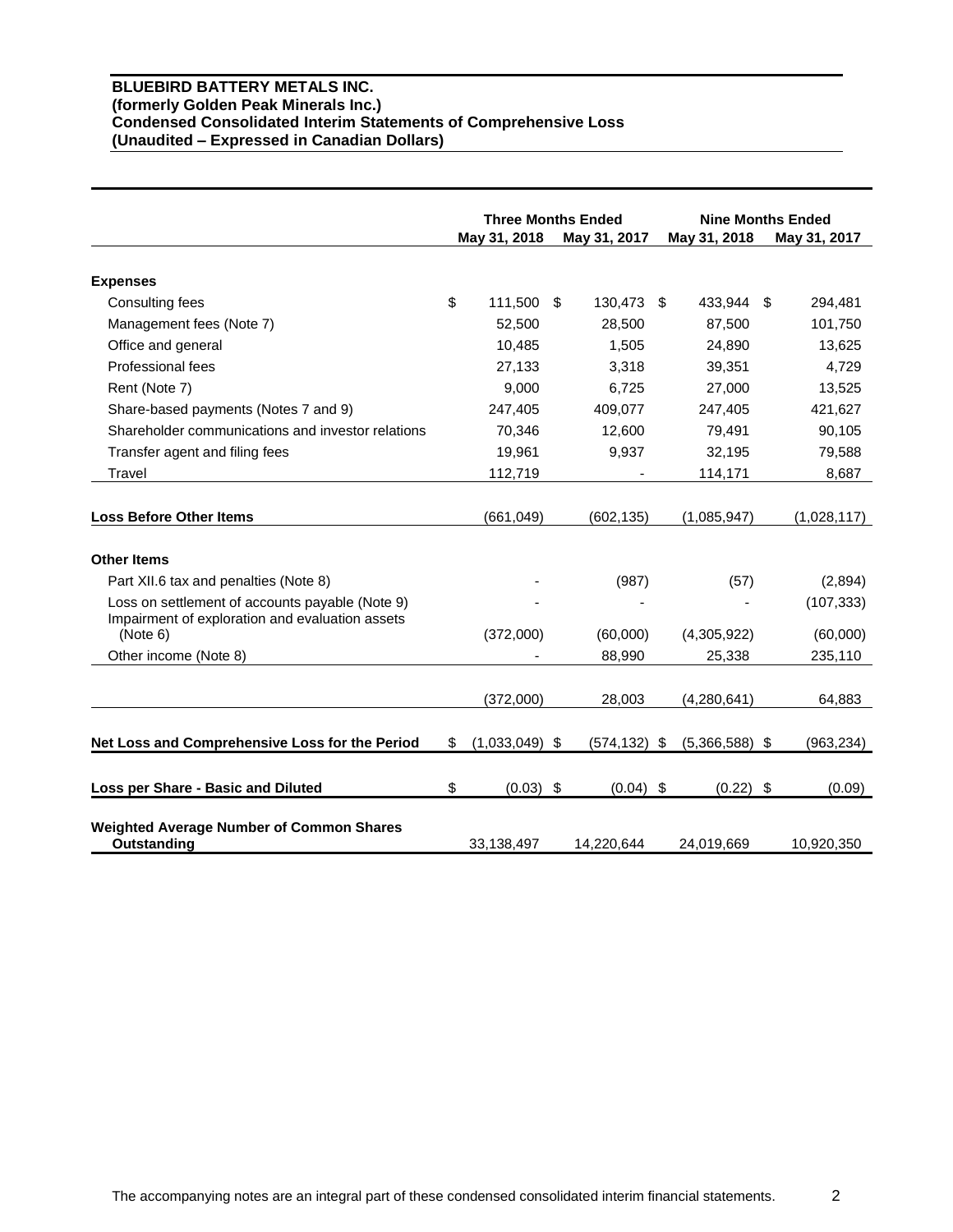## **BLUEBIRD BATTERY METALS INC. (formerly Golden Peak Minerals Inc.) Condensed Consolidated Interim Statements of Changes in Equity (Unaudited – Expressed in Canadian Dollars)**

|                                                     | <b>Share Capital</b>              |                      |                                      |                   |                 |
|-----------------------------------------------------|-----------------------------------|----------------------|--------------------------------------|-------------------|-----------------|
|                                                     | <b>Number of</b><br><b>Shares</b> | <b>Share Capital</b> | <b>Contributed</b><br><b>Surplus</b> | <b>Deficit</b>    | <b>Total</b>    |
| Balance, August 31, 2016                            | 1,916,501                         | 1,487,628<br>S       | \$<br>219,332                        | (1,584,974)<br>S  | 121,986<br>- \$ |
| Private placements                                  | 8,189,656                         | 2,511,498            |                                      |                   | 2,511,498       |
| Share issuance costs                                |                                   | (338, 534)           | 126,231                              |                   | (212, 303)      |
| Shares issued for exploration and evaluation assets | 4,800,000                         | 2,102,500            |                                      |                   | 2,102,500       |
| Shares issued for settlement of accounts payable    | 186,296                           | 81,970               | 75,663                               |                   | 157,633         |
| Warrants exercised                                  | 437,500                           | 87,500               |                                      |                   | 87,500          |
| Stock options exercised                             | 38,000                            | 10,737               | (3, 137)                             |                   | 7,600           |
| Stock options granted                               |                                   |                      | 421,627                              |                   | 421,627         |
| Net loss and comprehensive loss for the period      |                                   |                      |                                      | (963, 234)        | (963, 234)      |
| <b>Balance, May 31, 2017</b>                        | 15,567,953                        | 5,943,299            | 839,716                              | (2,548,208)       | 4,234,807       |
| Shares issued for exploration and evaluation assets | 2,225,000                         | 689,000              |                                      |                   | 689,000         |
| Warrants exercised                                  | 62,500                            | 12,500               |                                      |                   | 12,500          |
| Net loss and comprehensive loss for the period      |                                   |                      |                                      | (788, 183)        | (788, 183)      |
| Balance, August 31, 2017                            | 17,855,453                        | 6,644,799            | 839,716                              | (3,336,391)       | 4,148,124       |
| Private placements                                  | 14,144,546                        | 1,697,346            |                                      |                   | 1,697,346       |
| Share issuance costs                                |                                   | (165, 708)           | 72,557                               |                   | (93, 151)       |
| Shares issued for exploration and evaluation assets | 6,611,058                         | 1,896,707            |                                      |                   | 1,896,707       |
| Warrants exercised                                  | 673,000                           | 134,600              |                                      |                   | 134,600         |
| Stock options granted                               |                                   |                      | 247,405                              |                   | 247,405         |
| Net loss and comprehensive loss for the period      |                                   |                      |                                      | (5,366,588)       | (5,366,588)     |
| <b>Balance, May 31, 2018</b>                        | 39,284,057                        | \$10,207,744         | 1,159,678<br>\$                      | (8,702,979)<br>\$ | 2,664,443<br>\$ |

The accompanying notes are an integral part of these condensed consolidated interim financial statements. 3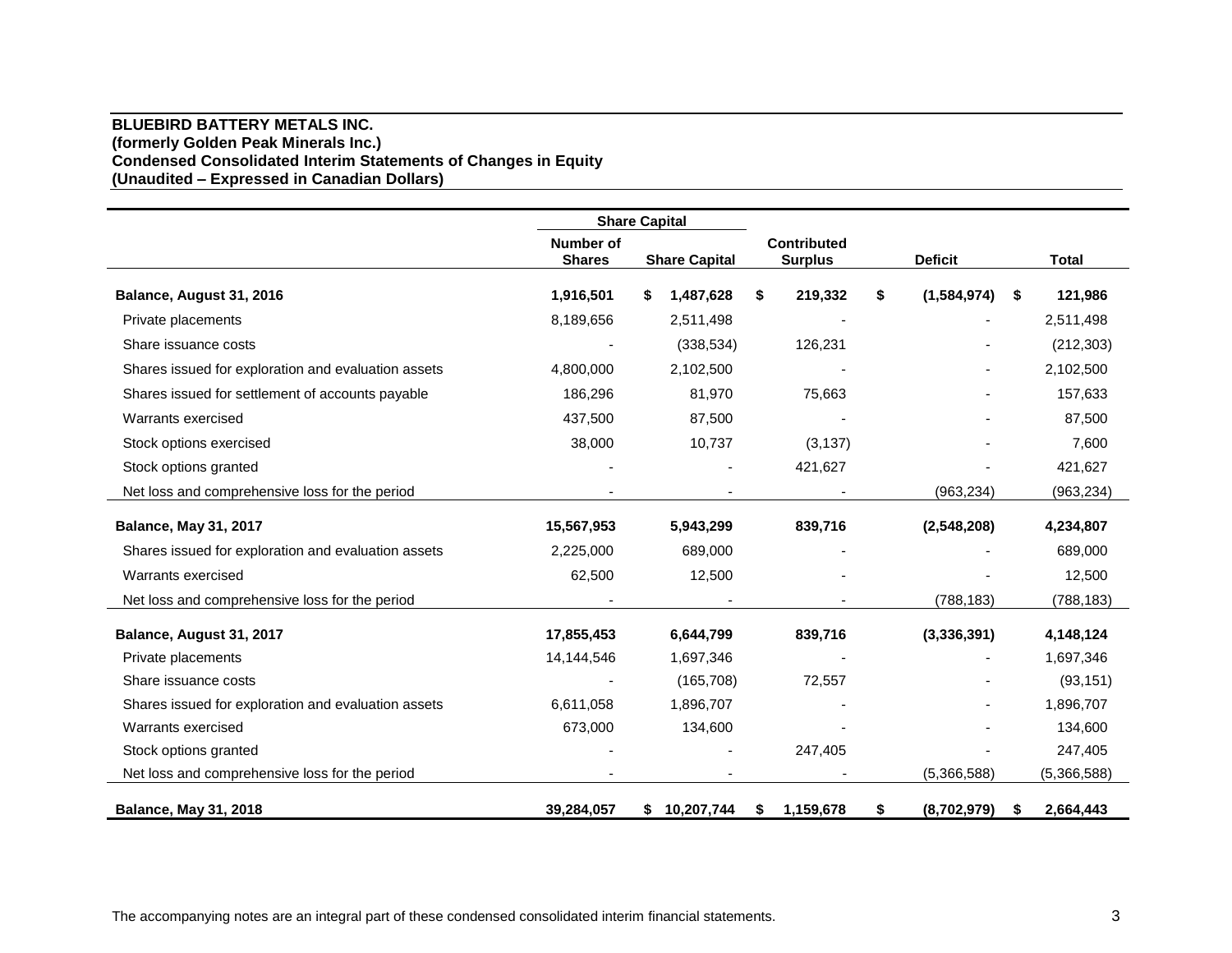## **BLUEBIRD BATTERY METALS INC. (formerly Golden Peak Minerals Inc.) Condensed Consolidated Interim Statements of Cash Flows For the Nine Months Ended (Unaudited – Expressed in Canadian Dollars)**

|                                                                                                                                                                                                                            | May 31,<br>2018        | May 31,<br>2017 |
|----------------------------------------------------------------------------------------------------------------------------------------------------------------------------------------------------------------------------|------------------------|-----------------|
| <b>Operating Activities</b>                                                                                                                                                                                                |                        |                 |
| Net loss for the period                                                                                                                                                                                                    | \$<br>$(5,366,588)$ \$ | (963, 234)      |
| Items not involving cash:                                                                                                                                                                                                  |                        |                 |
| Loss on settlement of accounts payable                                                                                                                                                                                     |                        | 107,333         |
| Impairment of exploration and evaluation assets                                                                                                                                                                            | 4,305,922              | 60,000          |
| Other income                                                                                                                                                                                                               | (25, 338)              | (235, 110)      |
| Share-based payments                                                                                                                                                                                                       | 247,405                | 421,627         |
| Changes in non-cash working capital balances:                                                                                                                                                                              |                        |                 |
| Amounts receivable                                                                                                                                                                                                         | 27,975                 | (97,990)        |
| Prepaid expenses                                                                                                                                                                                                           | (43,588)               | (57, 746)       |
| Accounts payable and accrued liabilities                                                                                                                                                                                   | 61,574                 | (143, 308)      |
|                                                                                                                                                                                                                            |                        |                 |
| <b>Cash Used in Operating Activities</b>                                                                                                                                                                                   | (792, 638)             | (908, 428)      |
| <b>Investing Activity</b>                                                                                                                                                                                                  |                        |                 |
| Exploration and evaluation asset expenditures                                                                                                                                                                              | (304, 657)             | (1,409,558)     |
|                                                                                                                                                                                                                            |                        |                 |
| <b>Cash Used in Investing Activity</b>                                                                                                                                                                                     | (304, 657)             | (1,409,558)     |
| <b>Financing Activities</b>                                                                                                                                                                                                |                        |                 |
| Shares issued for cash                                                                                                                                                                                                     | 1,831,946              | 2,713,552       |
| Share issuance costs                                                                                                                                                                                                       | (93, 151)              | (15, 807)       |
| <b>Cash Provided by Financing Activities</b>                                                                                                                                                                               | 1,738,795              | 2,697,745       |
| <b>Change in Cash</b>                                                                                                                                                                                                      | 641,500                | 379,759         |
| <b>Cash, Beginning of Period</b>                                                                                                                                                                                           | 178,018                | 170             |
|                                                                                                                                                                                                                            |                        |                 |
| Cash, End of Period                                                                                                                                                                                                        | \$<br>819,518          | \$<br>379,929   |
| <b>Non-Cash Transactions and Supplemental Disclosures</b><br>Exploration and evaluation expenditures included in accounts<br>payable (beginning of period)<br>Exploration and evaluation expenditures included in accounts | \$<br>89,691           | \$<br>25,000    |
| payable (end of period)<br>Shares issued for exploration and evaluation assets (Notes 6                                                                                                                                    | \$<br>180,750          | \$<br>80,491    |
| and $9)$                                                                                                                                                                                                                   | \$<br>1,896,707        | \$<br>2,102,500 |
| Fair value of finders' warrants                                                                                                                                                                                            | \$<br>72,557           | \$<br>126,231   |
| Shares and units issued for accounts payable                                                                                                                                                                               | \$                     | \$<br>157,663   |
| Flow-through premium recorded as other liability                                                                                                                                                                           | \$                     | \$<br>303,450   |
| Fair value of stock options exercised                                                                                                                                                                                      | \$                     | \$<br>3,137     |
| Interest paid                                                                                                                                                                                                              | \$                     | \$              |
| Income taxes paid                                                                                                                                                                                                          | \$                     | \$              |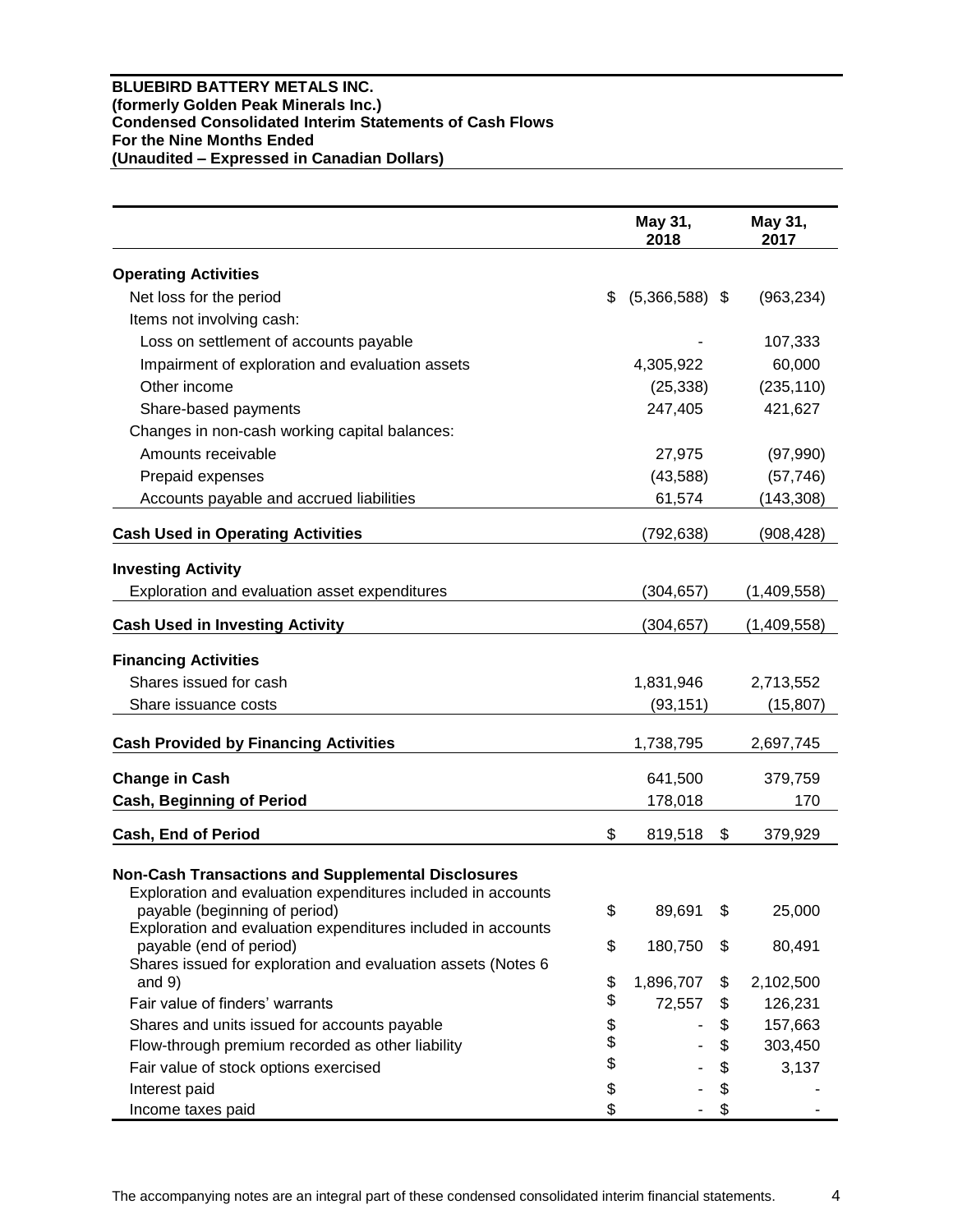# **1. NATURE AND CONTINUANCE OF OPERATIONS**

BlueBird Battery Metals Inc. (formerly Golden Peak Minerals Inc.) (the "Company") is an exploration stage company incorporated pursuant to the British Columbia *Business Corporations Act* on March 31, 2011. The principal business of the Company is the identification, evaluation and acquisition of mineral properties, as well as exploration of mineral properties once acquired. The Company changed its name from Golden Peak Minerals Inc. to BlueBird Battery Metals Inc. on April 17, 2018. The Company's shares are listed for trading on the TSX Venture Exchange ("TSX-V") under the symbol "BATT" and on the OTCQB under the symbol "BBBMF". The address of the Company's corporate office and its principal place of business is 1680 – 200 Burrard Street, Vancouver, British Columbia, Canada, V6C 3L6.

## **2. GOING CONCERN**

These condensed consolidated interim financial statements have been prepared on the basis of accounting principles applicable to a going concern, which assumes that the Company will continue in operation for the foreseeable future and will be able to realize its assets and discharge its liabilities in the normal course of operations.

The Company incurred a net loss of \$5,366,588 for the nine months ended May 31, 2018 (2017 - \$963,234) and has an accumulated deficit of \$8,702,979 at May 31, 2018 (August 31, 2017 - \$3,336,391). These factors indicate the existence of a material uncertainty that may cast significant doubt about the Company's ability to continue as a going concern.

The Company's ability to continue its operations and to realize assets at their carrying values is dependent upon its ability to fund its existing acquisition and exploration commitments on its exploration and evaluation assets when they come due, which would cease to exist if the Company decides to terminate its commitments, and to cover its operating costs. The Company may be able to generate working capital to fund its operations by the sale of its exploration and evaluation assets or raising additional capital through equity markets. However, there is no assurance it will be able to raise funds in the future. These condensed consolidated interim financial statements do not give effect to any adjustments required to realize its assets and discharge its liabilities in other than the normal course of business and at amounts different from those reflected in the accompanying condensed consolidated interim financial statements.

## **3. BASIS OF PREPARATION**

a) Statement of compliance

The condensed consolidated interim financial statements of the Company have been prepared in accordance with International Accounting Standard 34 *Interim Financial Reporting*.

The condensed consolidated interim financial statements of the Company should be read in conjunction with the Company's 2017 annual financial statements that have been prepared in accordance with International Financial Reporting Standards, as issued by the International Accounting Standards Board.

These condensed consolidated interim financial statements were reviewed by the Audit Committee and approved and authorized for issue by the Board of Directors on July 20, 2018.

b) Measurement basis

These condensed consolidated interim financial statements have been prepared under the historical cost basis, except for financial instruments classified as available-for-sale and fair value through profit or loss ("FVTPL"). These condensed consolidated interim financial statements have been prepared under the accrual basis of accounting, except for cash flow information.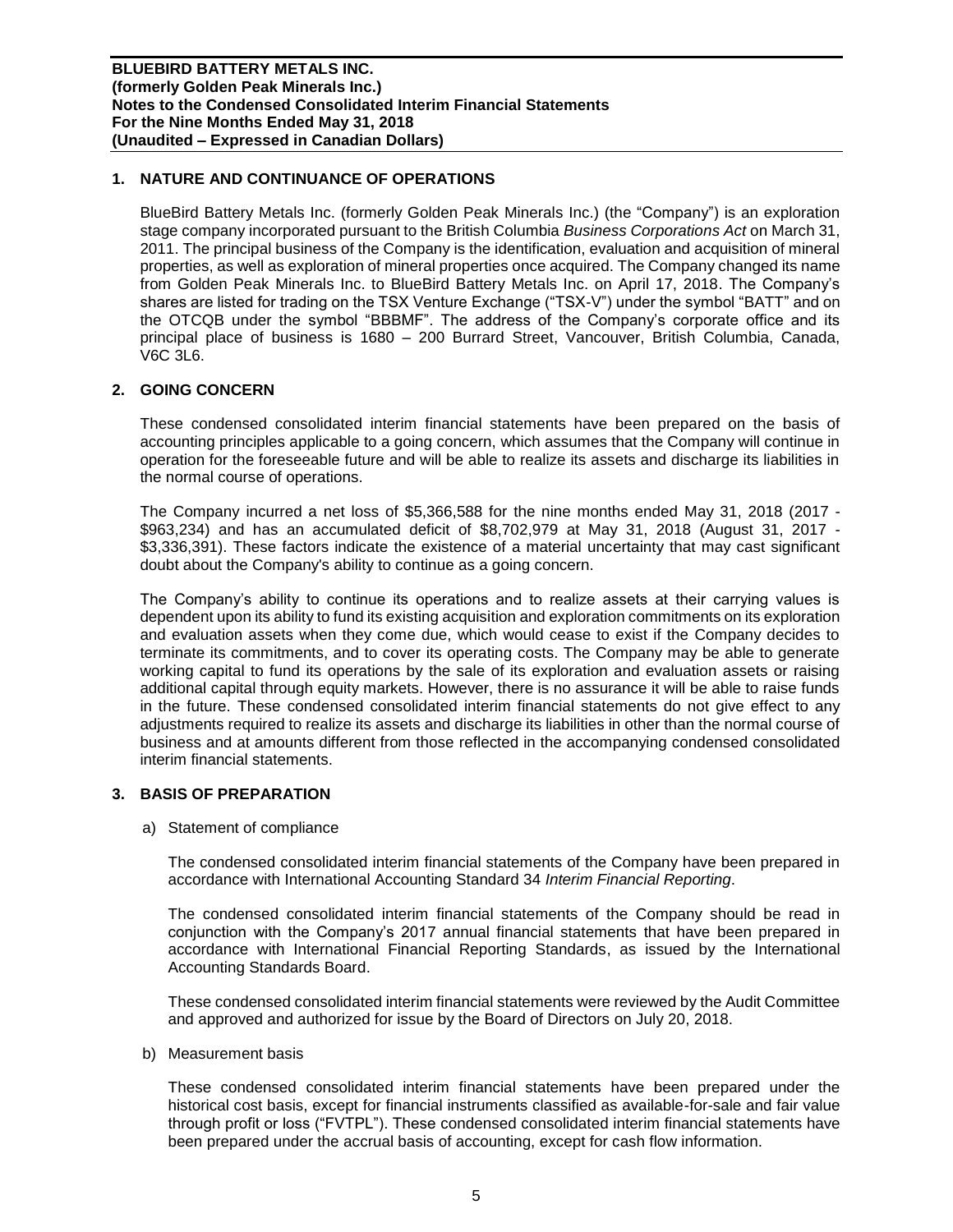## **3. BASIS OF PRESENTATION** (Continued)

c) Subsidiary

These condensed consolidated interim financial statements include the accounts of the Company and its wholly owned subsidiary, BlueBird Battery Metals Australia Pty. Ltd., which was incorporated in Australia on April 10, 2018.

## **4. SIGNIFICANT ACCOUNTING POLICIES**

The condensed consolidated interim financial statements have been prepared, for all periods presented, following the same accounting policies and methods of computation as described in Note 4 to the audited financial statements for the year ended August 31, 2017.

# **5. CRITICAL ACCOUNTING ESTIMATES AND JUDGMENTS**

The Company makes estimates and assumptions about the future that affect the reported amounts of assets and liabilities. Estimates and judgments are continually evaluated based on historical experience and other factors, including expectations of future events that are believed to be reasonable under the circumstances. In the future, actual experience may differ from these estimates and assumptions.

The effect of a change in an accounting estimate is recognized prospectively by including it in comprehensive income/loss in the year of the change, if the change affects that year only, or in the year of the change and future years, if the change affects both.

## *Critical judgments in applying accounting policies*

Information about critical judgments in applying accounting policies that have the most significant risk of causing material adjustment to the carrying amounts of assets and liabilities recognized in the condensed consolidated interim financial statements within the next financial year are discussed below.

a) Impairment of exploration and evaluation assets

The application of the Company's accounting policy for exploration and evaluation expenditures and impairment of the capitalized expenditures requires judgment in determining whether it is likely that future economic benefits will flow to the Company, which may be based on assumptions about future events or circumstances. Estimates and assumptions made may change if new information becomes available. If, after an expenditure is capitalized, information becomes available suggesting that the recovery of expenditure is unlikely, the amount capitalized is written off in profit or loss in the year the new information becomes available.

b) Title to mineral property interests

Although the Company has taken steps to verify title to mineral properties in which it has an interest, these procedures do not guarantee the Company's title. Such properties may be subject to prior agreements or transfers and title may be affected by undetected defects.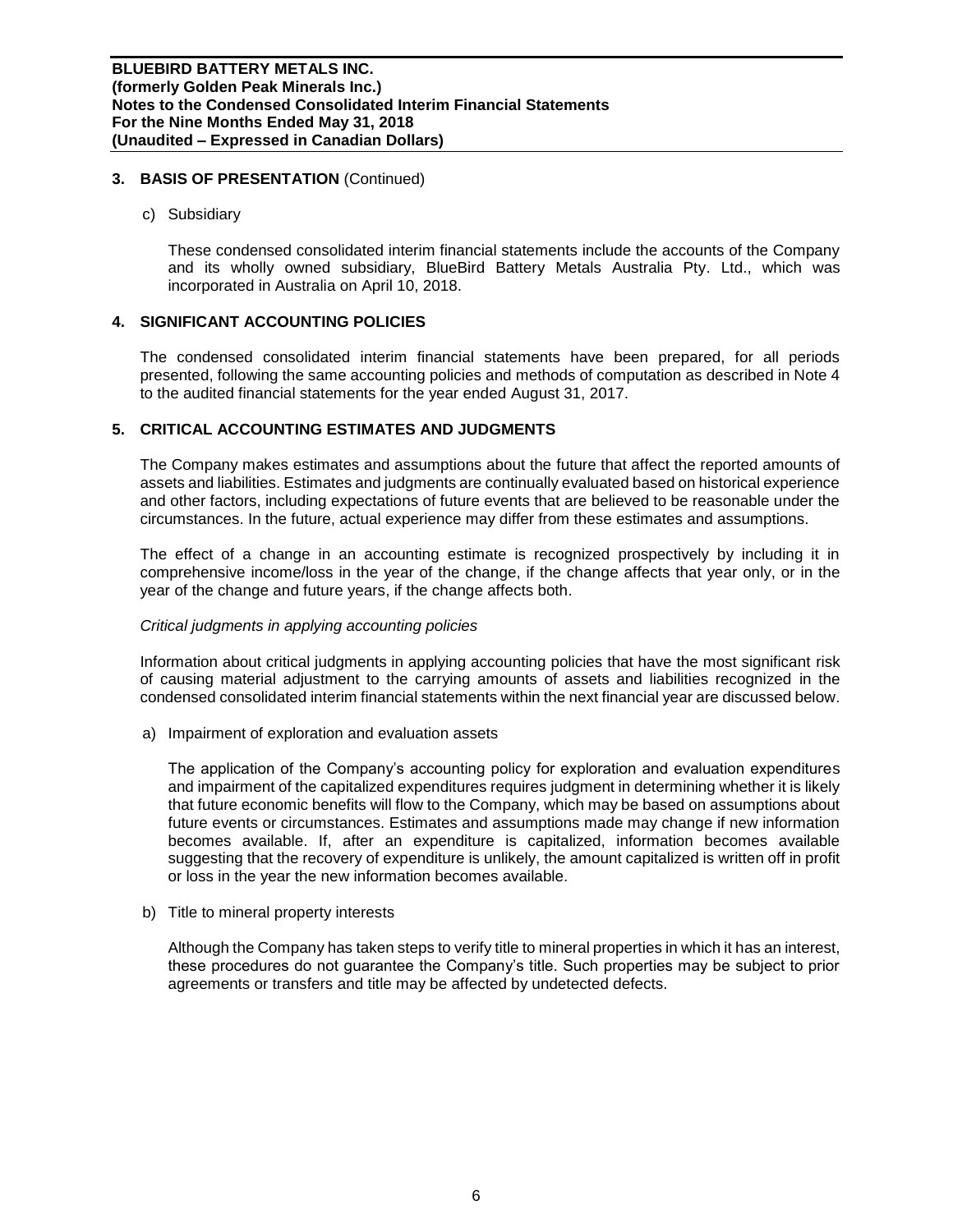## **5. CRITICAL ACCOUNTING ESTIMATES AND JUDGMENTS** (Continued)

*Critical judgments in applying accounting policies* (continued)

c) Income taxes

Significant judgment is required in determining the provision for income taxes. There are many transactions and calculations undertaken during the ordinary course of business for which the ultimate tax determination is uncertain. The Company recognizes liabilities and contingencies for anticipated tax audit issues based on the Company's current understanding of the tax law. For matters where it is probable that an adjustment will be made, the Company records its best estimate of the tax liability, including the related interest and penalties in the current tax provision. Management believes they have adequately provided for the probable outcome of these matters; however, the final outcome may result in a materially different outcome than the amount included in the tax liabilities.

In addition, the Company recognizes deferred tax assets relating to tax losses carried forward to the extent that it is probable that taxable profit will be available against which a deductible temporary difference can be utilized. This is deemed to be the case when there are sufficient taxable temporary differences relating to the same taxation authority and the same taxable entity that are expected to reverse in the same year as the expected reversal of the deductible temporary difference, or in years into which a tax loss arising from the deferred tax asset can be carried back or forward. However, utilization of the tax losses also depends on the ability of the taxable entity to satisfy certain tests at the time the losses are recouped.

d) Going concern risk assessment

The Company's ability to continue its operations and to realize assets at their carrying values is dependent upon its ability to fund its existing acquisition and exploration commitments on its exploration and evaluation assets when they come due, which would cease to exist if the Company decides to terminate its commitments, and to cover its operating costs. The Company may be able to generate working capital to fund its operations by the sale of its exploration and evaluation assets or raising additional capital through equity markets. However, there is no assurance it will be able to raise funds in the future. These condensed consolidated interim financial statements do not give effect to any adjustments required to realize it assets and discharge its liabilities in other than the normal course of business and at amounts different from those reflected in the accompanying condensed consolidated interim financial statements.

#### *Key sources of estimation uncertainty*

The following are key assumptions concerning the future and other key sources of estimation uncertainty that have a significant risk of resulting in material adjustments to the condensed consolidated interim financial statements.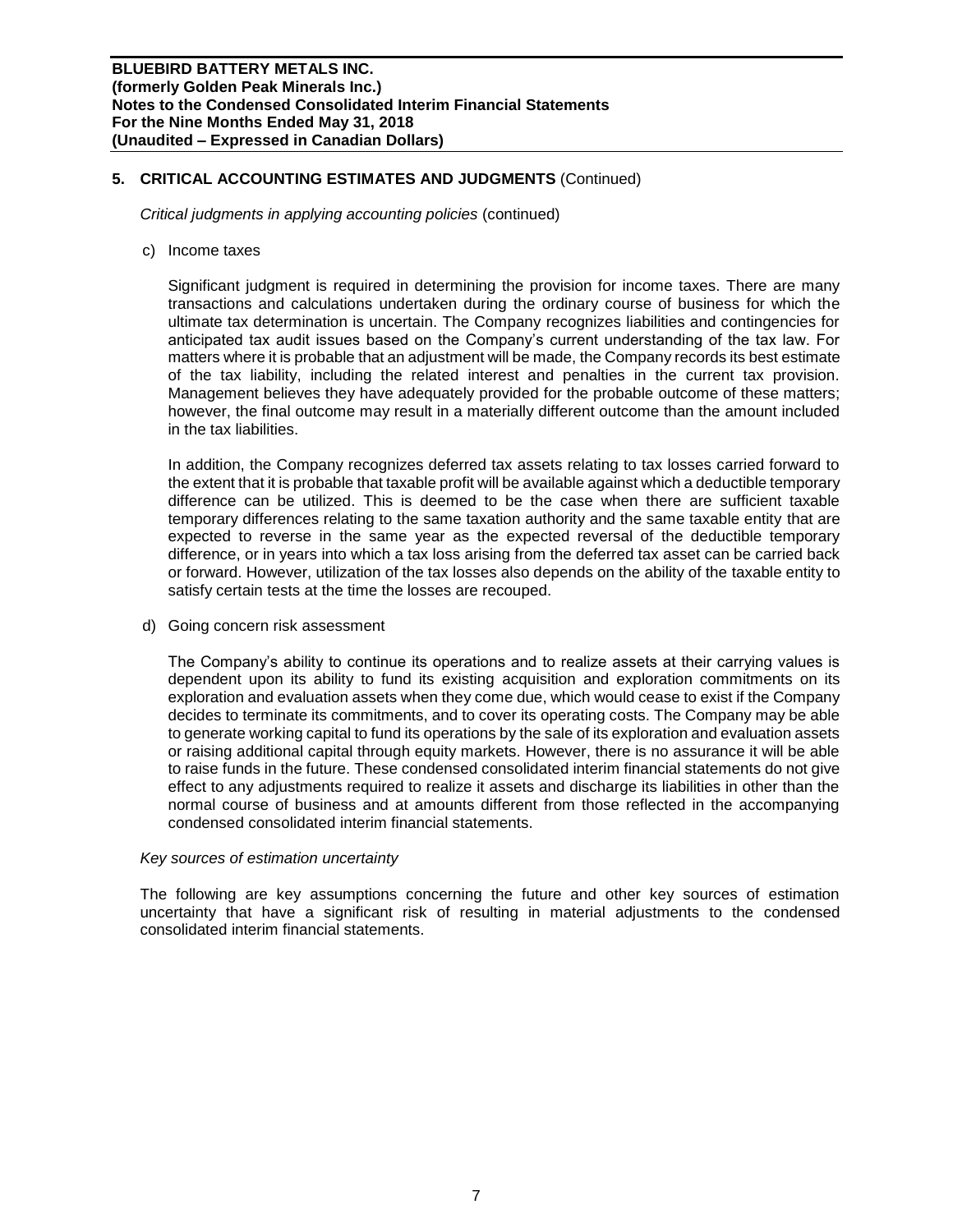## **5. CRITICAL ACCOUNTING ESTIMATES AND JUDGMENTS** (Continued)

*Key sources of estimation uncertainty* (continued)

a) Decommissioning liabilities

Rehabilitation provisions have been created based on the Company's internal estimates. Assumptions, based on the current economic environment, have been made, which management believes are a reasonable basis upon which to estimate the future liability. These estimates take into account any material changes to the assumptions that occur when reviewed regularly by management. Estimates are reviewed annually and are based on current regulatory requirements. Significant changes in estimates of contamination, restoration standards and techniques will result in changes to provisions from year to year. Actual rehabilitation costs will ultimately depend on future market prices for the rehabilitation costs that will reflect the market condition at the time the rehabilitation costs are actually incurred.

The final cost of the currently recognized rehabilitation provisions may be higher or lower than currently provided for. As at May 31, 2018, the Company has no known rehabilitation requirements, and accordingly, no provision has been made.

b) Fair value of stock options granted

The Company uses the Black-Scholes option pricing model to value the stock options granted during the year. The Black-Scholes model was developed for use in estimating the fair value of traded options that have no vesting restrictions and are fully transferable. The model requires management to make estimates that are subjective and may not be representative of actual results. Changes in assumptions can materially affect estimates of fair values.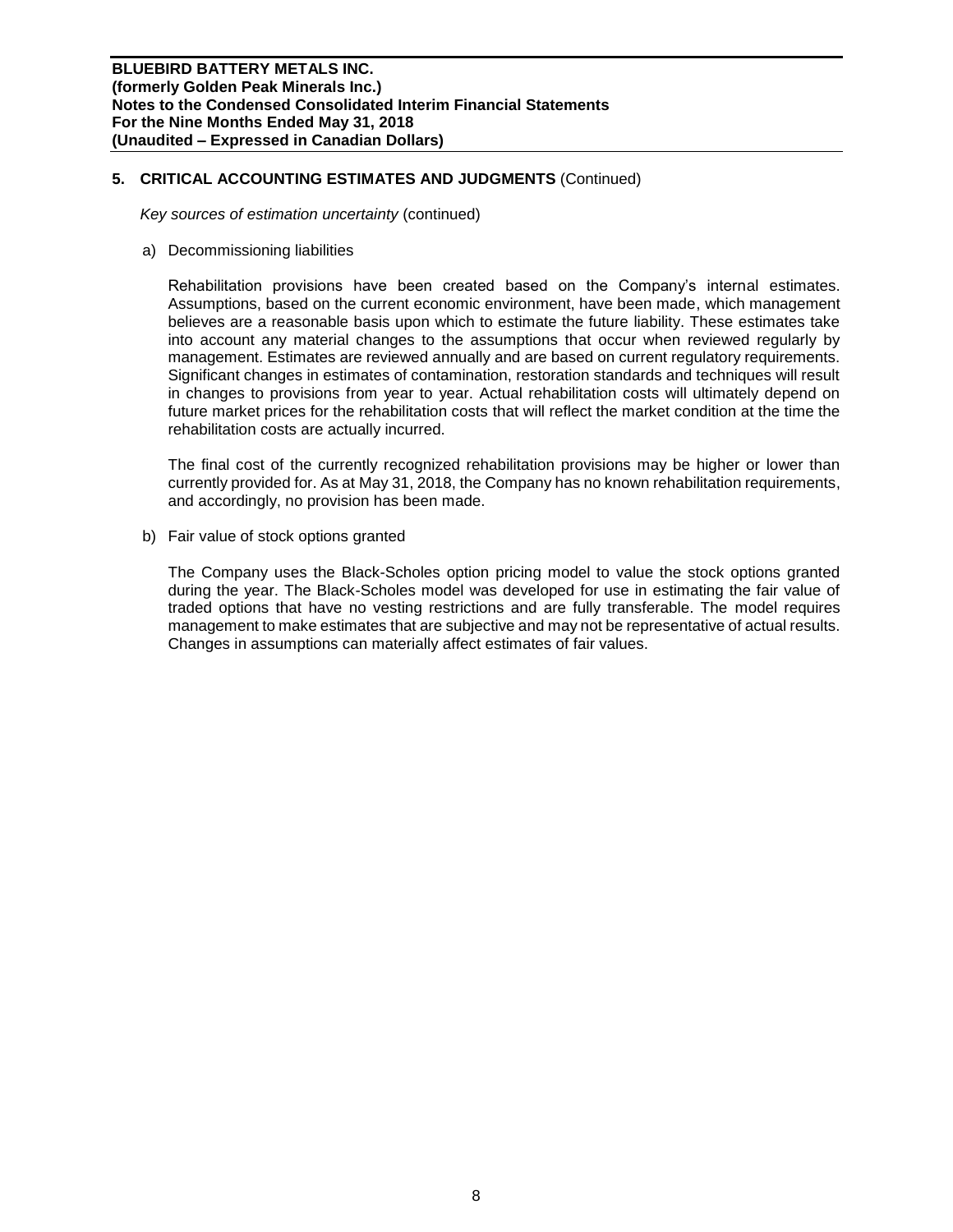**BLUEBIRD BATTERY METALS INC. (formerly Golden Peak Minerals Inc.) Notes to the Condensed Consolidated Interim Financial Statements For the Nine Months Ended May 31, 2018 (Unaudited – Expressed in Canadian Dollars)**

# **6. EXPLORATION AND EVALUATION ASSETS**

Total costs incurred on exploration and evaluation asset are summarized as follows:

|                                                | Atikwa<br>Lake/Maybrun<br><b>Properties</b> | Hemlo<br><b>Property</b>       | <b>Canegrass</b><br><b>Property</b> | <b>Batt</b><br><b>Property</b> | Other<br><b>Properties</b> |    | <b>Total</b>  |
|------------------------------------------------|---------------------------------------------|--------------------------------|-------------------------------------|--------------------------------|----------------------------|----|---------------|
| <b>Acquisition Costs</b>                       |                                             |                                |                                     |                                |                            |    |               |
| Balance, August 31, 2016                       | \$<br>61,209                                | \$                             | \$                                  | \$                             | \$<br>307,750              | \$ | 368,959       |
| Acquisition and option payments (cash)         | 56,480                                      | 205,000                        |                                     |                                | 50,000                     |    | 311,480       |
| Acquisition and option payments (shares)       | 607,000                                     | 2,074,500                      |                                     |                                | 110,000                    |    | 2,791,500     |
| Claim costs                                    | 1,264                                       | 10,522                         |                                     |                                |                            |    | 11,786        |
| Impairment                                     |                                             |                                |                                     |                                | (467, 750)                 |    | (467, 750)    |
| Balance, August 31, 2017                       | 725,953                                     | 2,290,022                      |                                     |                                |                            |    | 3,015,975     |
| Acquisition and option payments (cash)         |                                             |                                | 50,000                              | 25,000                         |                            |    | 75,000        |
| Acquisition and option payments (shares)       |                                             | 883,500                        | 945,707                             | 67,500                         |                            |    | 1,896,707     |
| Claim costs                                    | 1,331                                       | 1,016                          |                                     |                                |                            |    | 2,347         |
| Impairment                                     | (17,000)                                    | (3, 174, 538)                  |                                     |                                |                            |    | (3, 191, 538) |
| <b>Balance, May 31, 2018</b>                   | \$<br>710,284                               | \$                             | \$<br>995,707                       | \$<br>92,500                   | \$                         | \$ | 1,798,491     |
| <b>Deferred Exploration Expenditures</b>       |                                             |                                |                                     |                                |                            |    |               |
| Balance, August 31, 2016                       | \$                                          | \$                             | \$                                  | \$                             | \$<br>25,000               | \$ | 25,000        |
| Camp and other                                 | 72,223                                      | 438,161                        |                                     |                                | 80,173                     |    | 590,557       |
| Geological                                     | 108,823                                     | 346,460                        |                                     |                                | 159,647                    |    | 614,930       |
| Geophysics                                     |                                             | 129,762                        |                                     |                                |                            |    | 129,762       |
| Impairment                                     |                                             |                                |                                     |                                | (264, 820)                 |    | (264, 820)    |
| Balance, August 31, 2017                       | 181,046                                     | 914,383                        |                                     |                                |                            |    | 1,095,429     |
| Camp and other                                 | 6,000                                       | 15,100                         |                                     |                                |                            |    | 21,100        |
| Geological                                     | 62,750                                      | 13,750                         |                                     |                                |                            |    | 76,500        |
| Geophysics                                     |                                             | 158,523                        | 62,246                              |                                |                            |    | 220,769       |
| Impairment                                     | (12, 628)                                   | (1, 101, 756)                  |                                     |                                | $\overline{\phantom{a}}$   |    | (1, 114, 384) |
| <b>Balance, May 31, 2018</b>                   | \$<br>237,168                               | \$<br>$\overline{\phantom{a}}$ | \$<br>62,246                        | \$<br>$\blacksquare$           | \$<br>$\blacksquare$       | \$ | 299,414       |
| <b>Total Exploration and Evaluation Assets</b> |                                             |                                |                                     |                                |                            |    |               |
| Balance, August 31, 2017                       | \$<br>906,999                               | \$<br>3,204,405                | \$                                  | \$                             | \$                         | S  | 4,111,404     |
| <b>Balance, May 31, 2018</b>                   | \$<br>947,452                               | \$<br>٠                        | \$<br>1,057,953                     | \$<br>92,500                   | \$<br>$\blacksquare$       | \$ | 2,097,905     |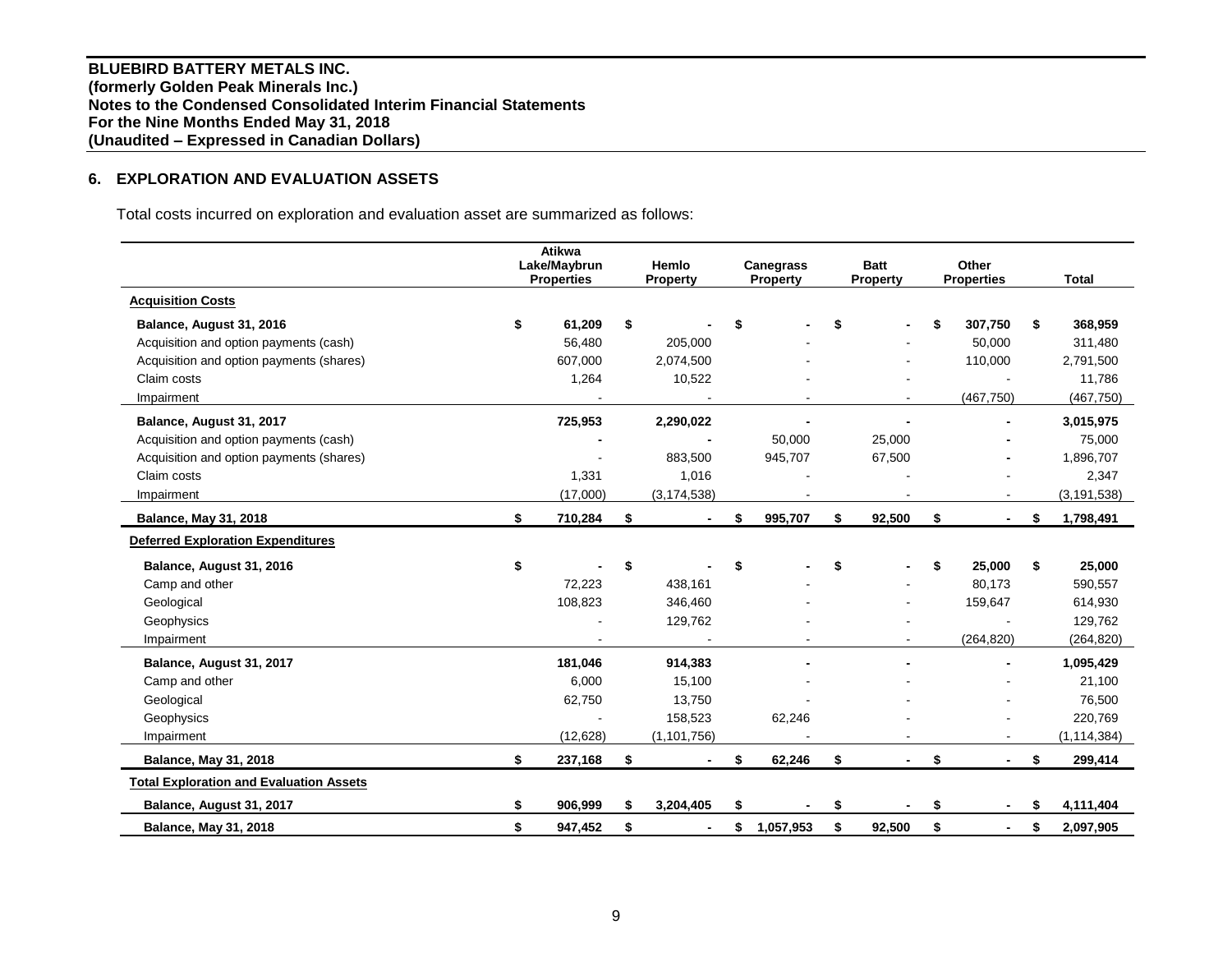a) Atikwa Lake / Maybrun Properties

On February 4, 2016, the Company entered into an agreement to acquire a 100% undivided interest in 20 mineral claims located in Ontario. As consideration, the Company issued 75,000 common shares of the Company at a value of \$60,000.

In March 2017, an additional four claims were acquired for \$6,480.

On April 7, 2017, the Company entered into an agreement to acquire a 100% interest in the Maybrun Property located in Ontario. As consideration, the Company issued 1,200,000 common shares at a value of \$600,000 and paid \$40,000 in cash.

The vendors retain a 2% net smelter return royalty ("NSR") on the property. The Company has the option to purchase 1% of the 2% NSR (one-half) at a price of \$1,000,000.

On June 19, 2017, the Company entered into an option agreement to acquire additional claims on the Atikwa Lake Property. Under the terms of the option agreement, the Company could earn a 100% interest by making payments as follows:

- Issuing 25,000 common shares of the Company (issued) and making a cash payment of \$10,000 (paid) upon approval by the TSX-V;
- Issuing 25,000 common shares of the Company and making a cash payment of \$25,000 by June 23, 2018;
- Issuing 50,000 common shares of the Company and making a cash payment of \$35,000 by June 23, 2019; and
- Issuing 85,000 common shares of the Company and making a cash payment of \$60,000 by June 23, 2020.

The Company was also required to incur exploration expenditures on the additional claims as follows:

- \$50,000 on or before June 19, 2018;
- An additional \$75,000 on or before June 19, 2019; and
- An additional \$150,000 on or before June 19, 2020.

The vendors retained a 2% NSR on the property. The Company had the option to purchase 1% of the 2% NSR (one-half) at a price of \$1,000,000.

On April 6, 2018, the Company provided termination notice to the vendors of the June 19, 2017 option agreement. The Company recorded an impairment of \$26,628 as a result of the termination.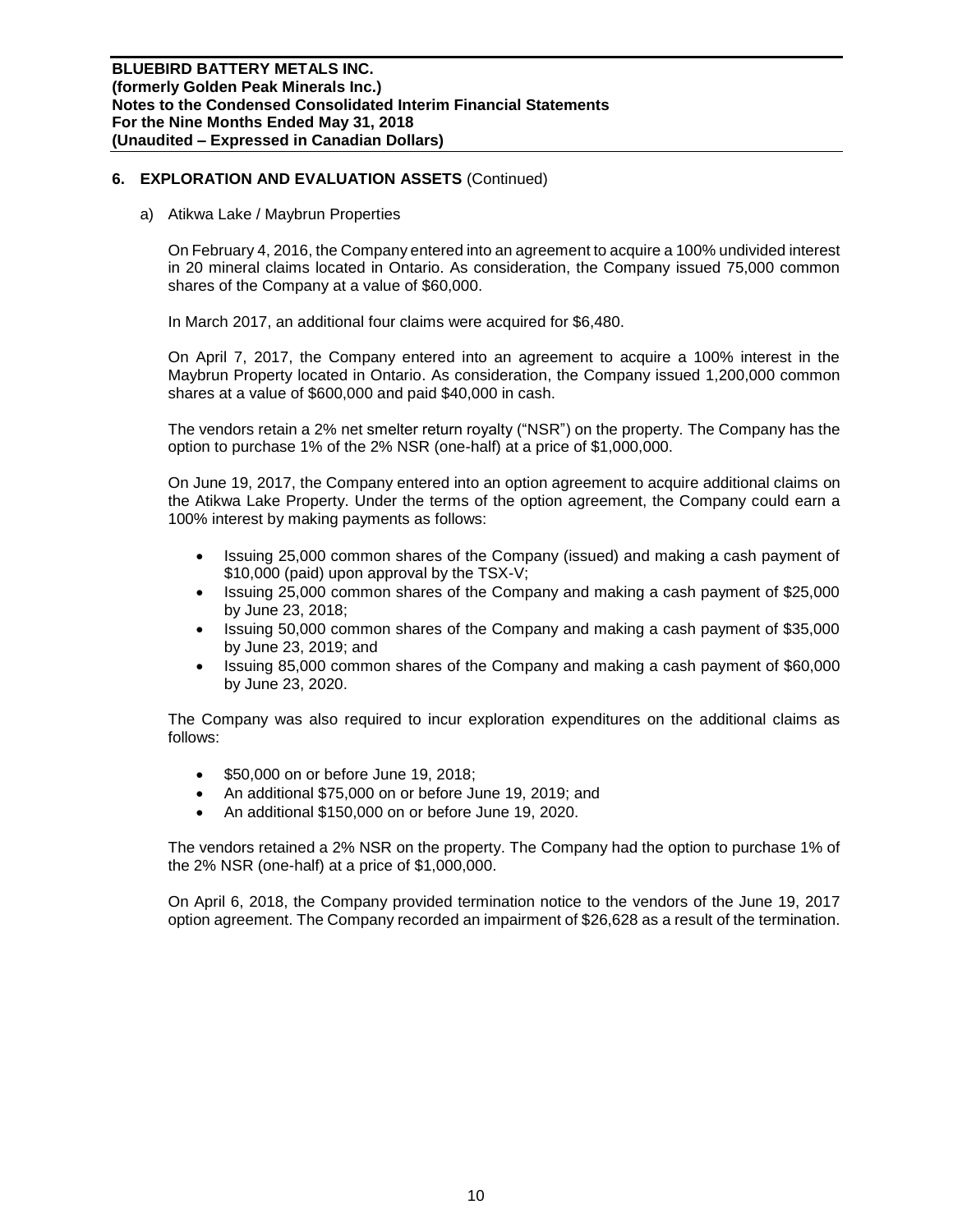#### b) Hemlo Properties

#### *Heikki Property*

On October 28, 2016, and as amended November 17, 2017, the Company entered into four option agreements to acquire the Esa, Kulta, Seija and Soturi properties, collectively the Heikki Property, located in Ontario. Under the terms of the option agreement, the Company can earn a 100% interest by making payments as follows:

- Issuing 2,600,000 common shares of the Company (issued) and making a cash payment of \$105,000 (paid) upon approval by the TSX-V;
- Issuing 3,100,000 common shares of the Company by January 31, 2018; and
- Issuing 1,750,000 common shares of the Company by November 17, 2018.

The vendors retain a 3% NSR on each of the four properties. The Company has the option to purchase 1% of the 3% NSR (one-third) at a price of \$500,000.

On April 6, 2018, the Company provided termination notice to the vendors of the Heikki Property. The Company issued 3,100,000 common shares of the Company valued at \$883,500 in relation to the January 31, 2018 payment. The Company recorded an impairment of \$2,997,499 as a result of the termination.

#### *Hemlo East*

On January 27, 2017, the Company entered into an option agreement to acquire the Hemlo East Property, located in Ontario. Under the terms of the option agreement, the Company could earn a 100% interest by making payments as follows:

- Issuing 750,000 common shares of the Company (issued and valued at \$352,500) and making a cash payment of \$100,000 (paid) upon approval by the TSX-V;
- Issuing 500,000 common shares of the Company and making a cash payment of \$100,000 by February 8, 2018;
- Issuing 500,000 common shares of the Company and making a cash payment of \$100,000 by February 8, 2019; and
- Issuing 500,000 common shares of the Company and making a cash payment of \$40,000 by February 8, 2020.

The Company was also required to incur exploration expenditures on the property as follows:

- \$600,000 on or before January 27, 2018;
- An additional \$600,000 on or before January 27, 2019; and
- An additional \$600,000 on or before January 27, 2020.

The vendor retained a 2.5% NSR on the property. The Company had the option to purchase 0.5% of the 2.5% NSR (one-fifth) at a price of US \$1,000,000.

On January 31, 2018, the Company provided termination notice to the vendor of the Hemlo East Property. The Company recorded an impairment of \$591,195 as a result of the termination.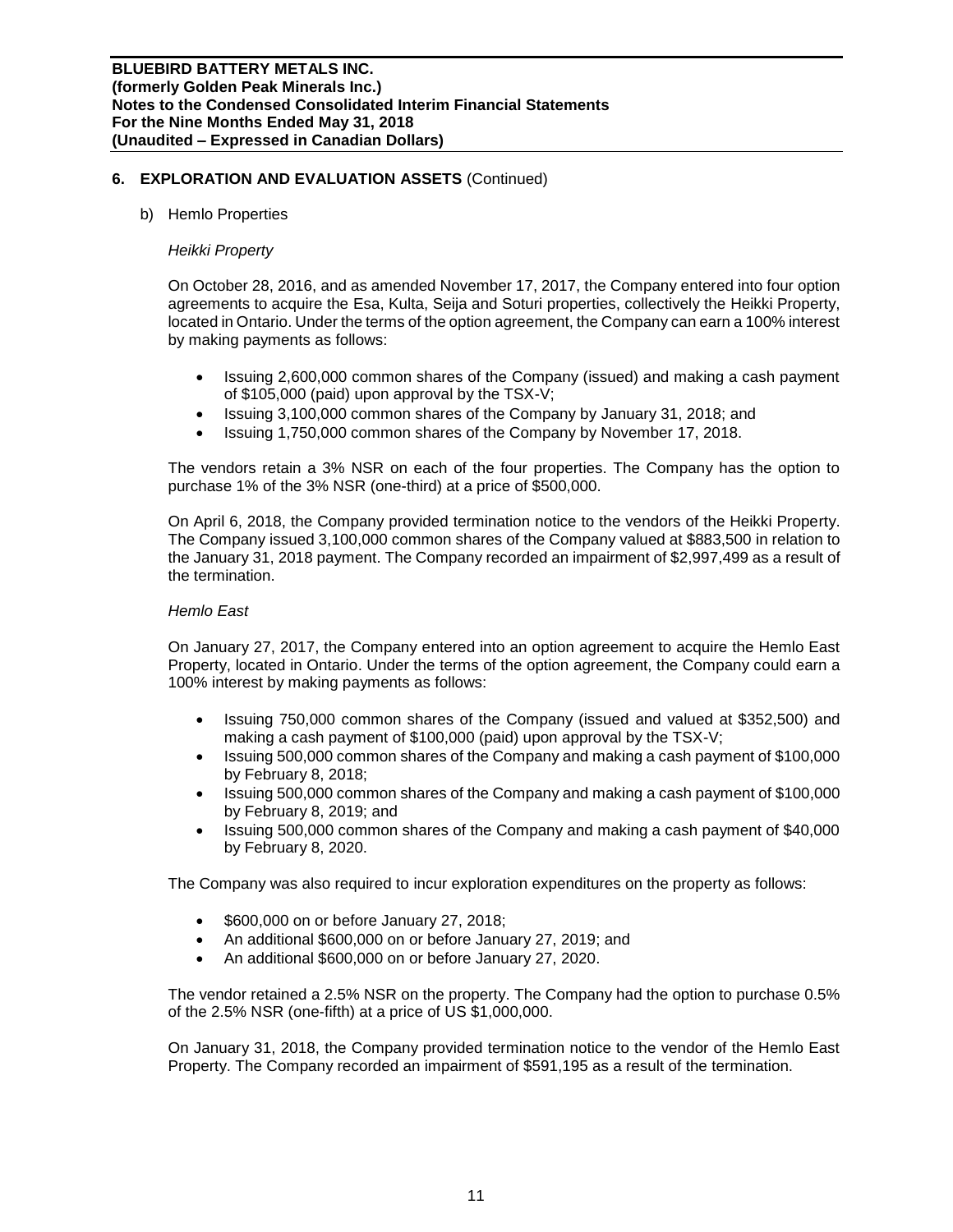b) Hemlo Properties (continued)

## *Hemlo East Extension and Hemlo West*

On May 31, 2017, and as amended December 18, 2017 and January 31, 2018, the Company entered into two agreements to acquire additional claims in the Hemlo area. Under the terms of the agreements, the Company could earn a 100% interest by making payments as follows:

- Issuing 2,200,000 common shares of the Company upon approval by the TSX-V (issued and valued at \$682,000); and
- Issuing 1,000,000 common shares of the Company and making a cash payment of \$500,000 by March 2, 2018.

The vendors retained a 2% NSR on each property. The Company had the option to purchase 1% of each 2% NSR (one-half) at a price of \$1,000,000 each.

On April 6, 2018, the Company provided termination notice to the vendors of the Hemlo East Extension Property and Hemlo West Property. The Company recorded an impairment of \$687,600 as a result of the terminations.

c) Canegrass Property

On March 15, 2018, the Company entered into an option agreement with Trafalgar Resources Pty. Ltd. ("Trafalgar") to acquire a 100% interest in the Canegrass Property, located in the Mount Magnet region of Western Australia.

In consideration, the Company must make payments as follows:

- Cash payment of \$25,000 (paid) and issuance of 3,000,000 common shares of the Company (issued) upon approval by the TSX-V (approval received on March 31, 2018);
- Issuance of an additional 1,875,000 common shares of the Company on or before March 21, 2019; and
- Issuance of an additional 1,875,000 common shares of the Company on or before March 21, 2020.

The Company must also incur exploration expenditures as follows:

- \$500,000 on or before March 21, 2019;
- An additional \$1,000,000 on or before March 21, 2020; and
- An additional \$1,500,000 on or before March 21, 2021.

A finder's fee of 261,058 shares was paid in relation to the agreement. Subject to further TSX-V approval, a discovery bonus of 1,500,000 common shares of the Company will be issued in the event of discovery of a copper/cobalt resource of 250,000 ounces or greater on the Canegrass Property.

The Company also paid a \$25,000 letter of intent ("LOI") fee to Trafalgar during the nine months ended May 31, 2018.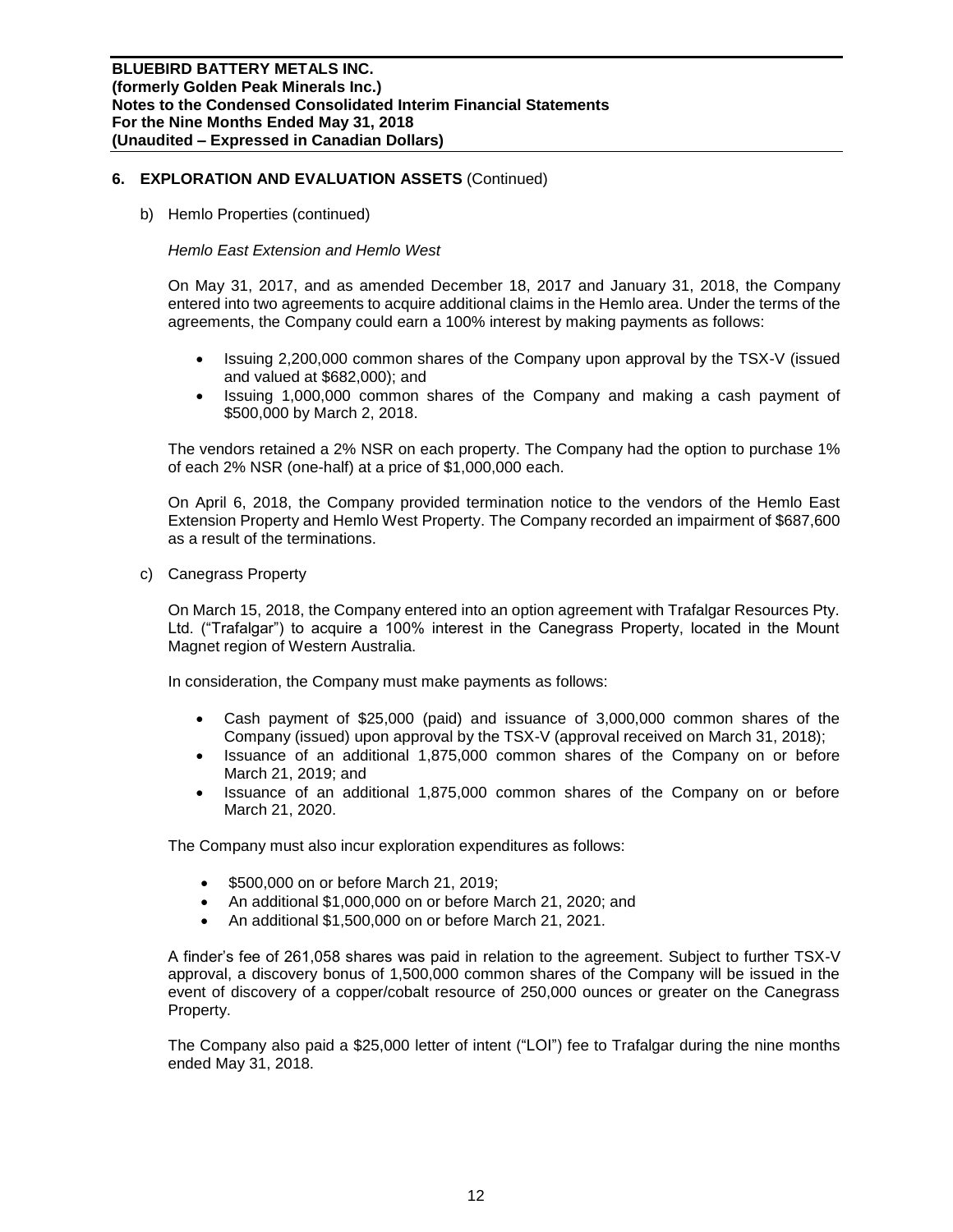d) Batt Property

On March 26, 2018, the Company entered into an option agreement with Strategic Metals Ltd. ("Strategic") to acquire an 80% interest in the Batt Property, located in Yukon Territory.

In consideration, the Company paid cash of \$25,000 and issued 250,000 common shares of the Company.

The Company must also incur exploration expenditures as follows:

- \$50,000 on or before March 31, 2019;
- An additional \$150,000 on or before March 31, 2020; and
- An additional \$300,000 on or before March 31, 2021.

Strategic retains a 1% NSR on the property. In the case the option agreement terms are met, a joint venture ("JV") will be formed between the Company and Strategic. Should Strategic's JV participation drop below 10%, the NSR will increase to 2%. At that time, the Company may repurchase 1% (one-half) of the NSR for \$1,000,000, subject to further TSX-V approval.

#### *Other Properties*

e) Grenfell Property

On October 13, 2016, the Company entered into an option agreement to acquire the Grenfell Property, located in Ontario. Under the terms of the option agreement, the Company could earn a 100% interest by making payments as follows:

- Issuing 250,000 common shares of the Company (issued) and making a cash payment of \$50,000 (paid) upon approval by the TSX-V;
- Issuing 250,000 common shares of the Company and making a cash payment of \$50,000 by October 26, 2017;
- Issuing 250,000 common shares of the Company and making a cash payment of \$50,000 by October 26, 2018; and
- Issuing 250,000 common shares of the Company and making a cash payment of \$50,000 by October 26, 2019.

In the event of a minimum discovery of 1,000,000 ounces of gold or gold equivalent resource, the Company would pay a bonus of \$1,000,000 to the optionor upon completion of a National Instrument 43-101 *Standards of Disclosure for Mineral Projects* compliant report.

The original vendor retained a 2% NSR on the property. The Company had the option to purchase 1% of the 2% NSR (one-half) at a price of \$1,000,000.

The Company determined it would not make the payment of 250,000 common shares and \$50,000 due on October 26, 2017. The property was written down to \$nil on August 31, 2017.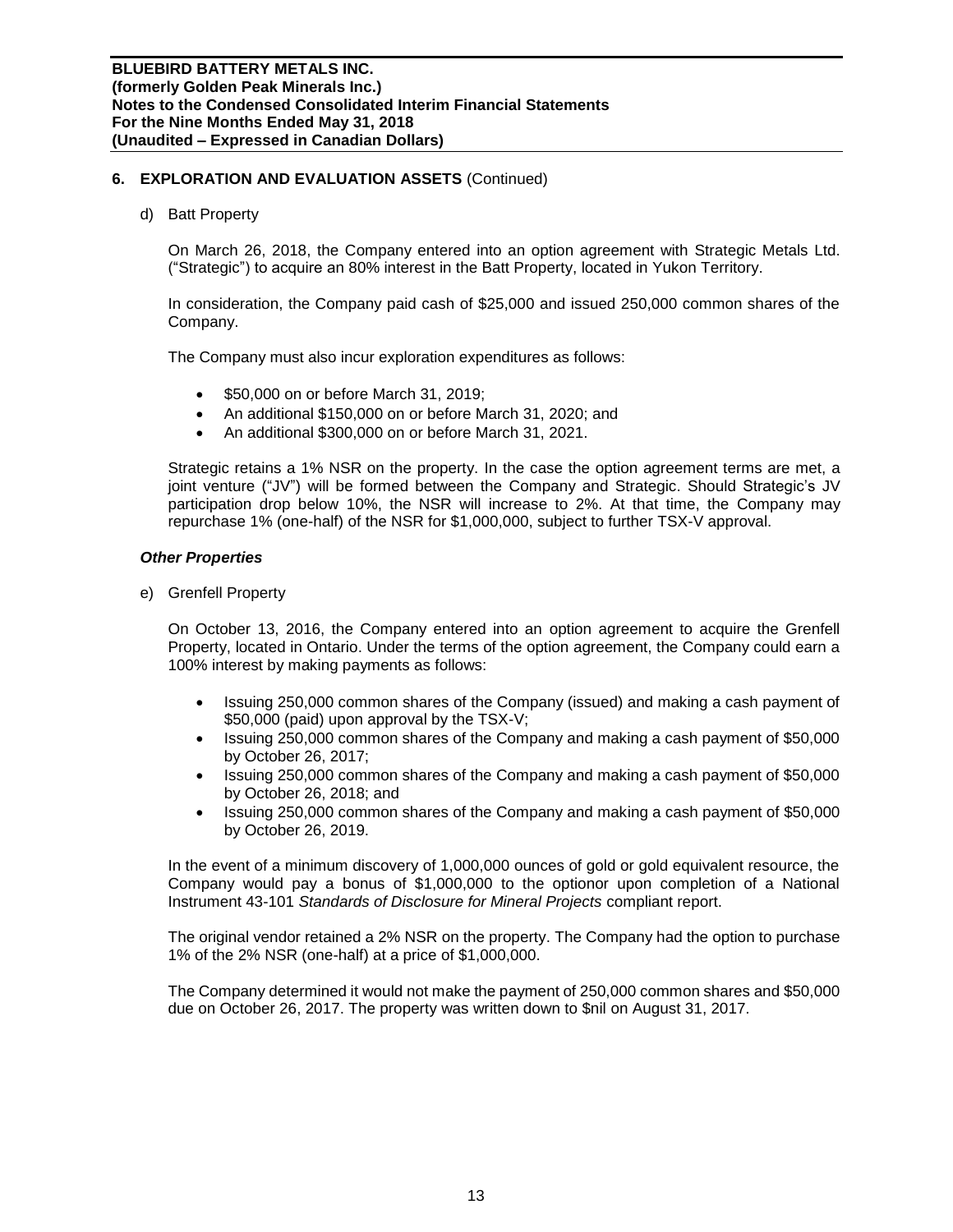#### f) Lac Lapointe Property

On February 15, 2016, the Company entered into an option agreement to acquire a 100% undivided interest in 20 mineral claims located in Quebec. Under the terms of the option agreement, the Company could earn a 100% interest by making payments as follows:

- Issuing 132,500 common shares of the Company upon approval by the TSX-V (issued);
- Cash payment of \$40,000 on or before August 15, 2017; and
- Cash payment of \$100,000 on or before February 15, 2019.

The vendor retained a 2% gross overriding royalty return ("GORR") on the property. The Company had the option to purchase 1% of the 2% GORR (one-half) at a price of \$1,000,000.

The Company did not make the payment of \$40,000 due on August 15, 2017. Accordingly, the property was written down to \$nil.

## g) Foubert Lake Property

On June 26, 2015, the Company entered into an agreement to acquire a 100% undivided interest in 11 mineral claims located in Quebec. As consideration, the Company paid a total of \$11,000 in cash and issued a total of 240,000 common shares of the Company at a value of \$144,000.

The vendor retains a 1% NSR on the property. The Company has the option to purchase the NSR at a price of \$500,000.

At August 31, 2017, the Company determined that the value of the property was impaired, and it was written down to \$nil.

h) Oyster Property

On September 23, 2015, the Company entered into an agreement to acquire a 100% undivided interest in four mineral claims located in Manitoba. As consideration, the Company issued 100,000 common shares of the Company at a value of \$60,000.

The vendor retains a 3% GORR on the property. The Company has the option to purchase 1% of the 3% GORR (one-third) at a price of \$1,000,000.

At August 31, 2017, the Company determined that the value of the property was impaired, and it was written down to \$nil.

## **7. RELATED PARTY BALANCES AND TRANSACTIONS**

These amounts of key management compensation are included in exploration and evaluation assets and the amounts shown on the condensed consolidated interim statements of comprehensive loss:

|                          | <b>Nine Months</b><br><b>Ended</b><br>May 31,<br>2018 | <b>Nine Months</b><br><b>Ended</b><br>May 31,<br>2017 |         |  |
|--------------------------|-------------------------------------------------------|-------------------------------------------------------|---------|--|
| Geological               | \$<br>87,500                                          | \$                                                    | 14,583  |  |
| Management fees          | \$<br>87.500                                          | \$                                                    | 101,750 |  |
| Share-based compensation | \$<br>172,775                                         | \$                                                    | 94,402  |  |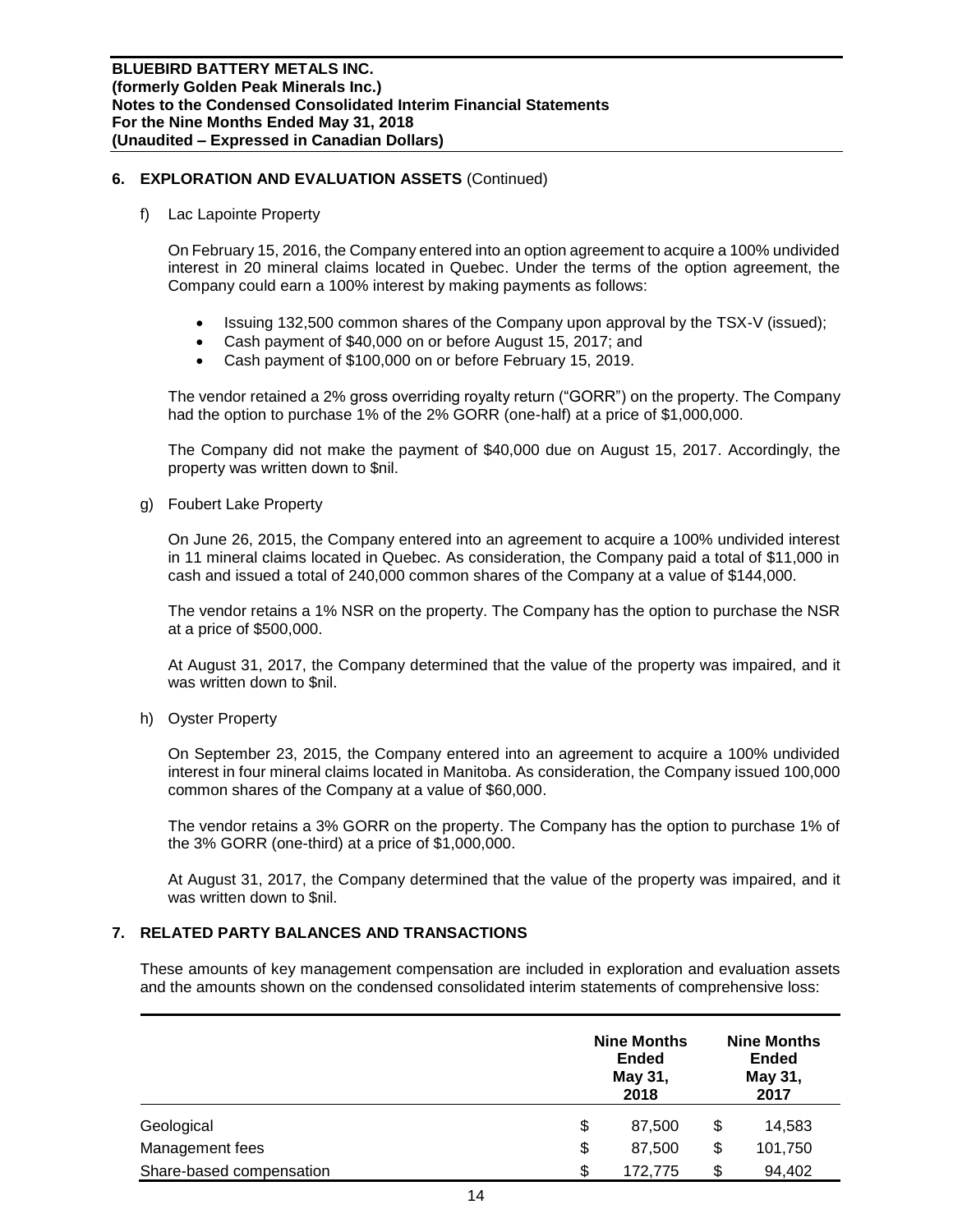# **7. RELATED PARTY BALANCES AND TRANSACTIONS** (Continued)

Key management includes directors and officers of the Company, including the Chief Executive Officer and Chief Financial Officer.

During the nine months ended May 31, 2018, the Company paid or accrued \$nil (2017 - \$47,500) for consulting fees to companies controlled by directors and \$27,000 (2017 - \$nil) in rent to a company in which an officer of the Company is an officer and director.

As at May 31, 2018, included in accounts payable and accrued liabilities is \$32,487 (August 31, 2017 - \$3,216) due to a company controlled by an officer of the Company and \$nil (August 31, 2017 - \$47,032) due to a company in which an officer of the Company is an officer and director for shared administrative costs. These amounts are unsecured, non-interest-bearing and have no fixed terms of repayment.

# **8. OTHER LIABILITY AND FLOW-THROUGH COMMITMENT**

#### *Other liability*

Other liability consists of the liability portion of the flow-through shares issued.

During the year ended August 31, 2017, the Company issued 2,022,998 flow-through shares at a price of \$0.65 per share. The premium paid by investors was calculated as \$0.15 per share. Accordingly, \$303,450 was recorded as other liability. As at May 31, 2018, the balance of other liability has been reduced to \$nil as a result of qualifying expenditures incurred by the Company. This resulted in other income of \$25,338 for the nine months ended May 31, 2018.

## *Flow-through commitment*

At May 31, 2018, the Company had no remaining commitment to incur exploration expenditures in relation to its December 2016 flow-through share financing.

Included in accounts payable and accrued liabilities at May 31, 2018 is a provision for Part XII.6 tax of \$nil (August 31, 2017 - \$1,949). During the nine months ended May 31, 2018, the Company incurred \$57 for Part XII.6 tax and other provincial taxes in relation to its December 2016 flow-through share financing (2017 - \$1,339 in relation to its December 2015 flow-through share financing).

## **9. SHARE CAPITAL**

a) Authorized

The Company is authorized to issue an unlimited number of common shares without par value.

b) Issued and outstanding

*Nine months ended May 31, 2018*

• On February 23, 2018, the Company completed a non-brokered private placement for gross proceeds of \$1,697,346. The Company issued 14,144,546 units at a price of \$0.12 per unit. Each unit consisted of one common share of the Company and one share purchase warrant. Each warrant entitles the holder to acquire one common share of the Company at an exercise price of \$0.15 for a period of two years.

The Company incurred finder's fees of \$83,914 and other share issue costs of \$9,237. The Company also issued 339,285 finder's warrants valued at \$72,557 (Note 9(c)) and entitling the holder to acquire one non-flow-through common share of the Company at an exercise price of \$0.15 for a period of two years.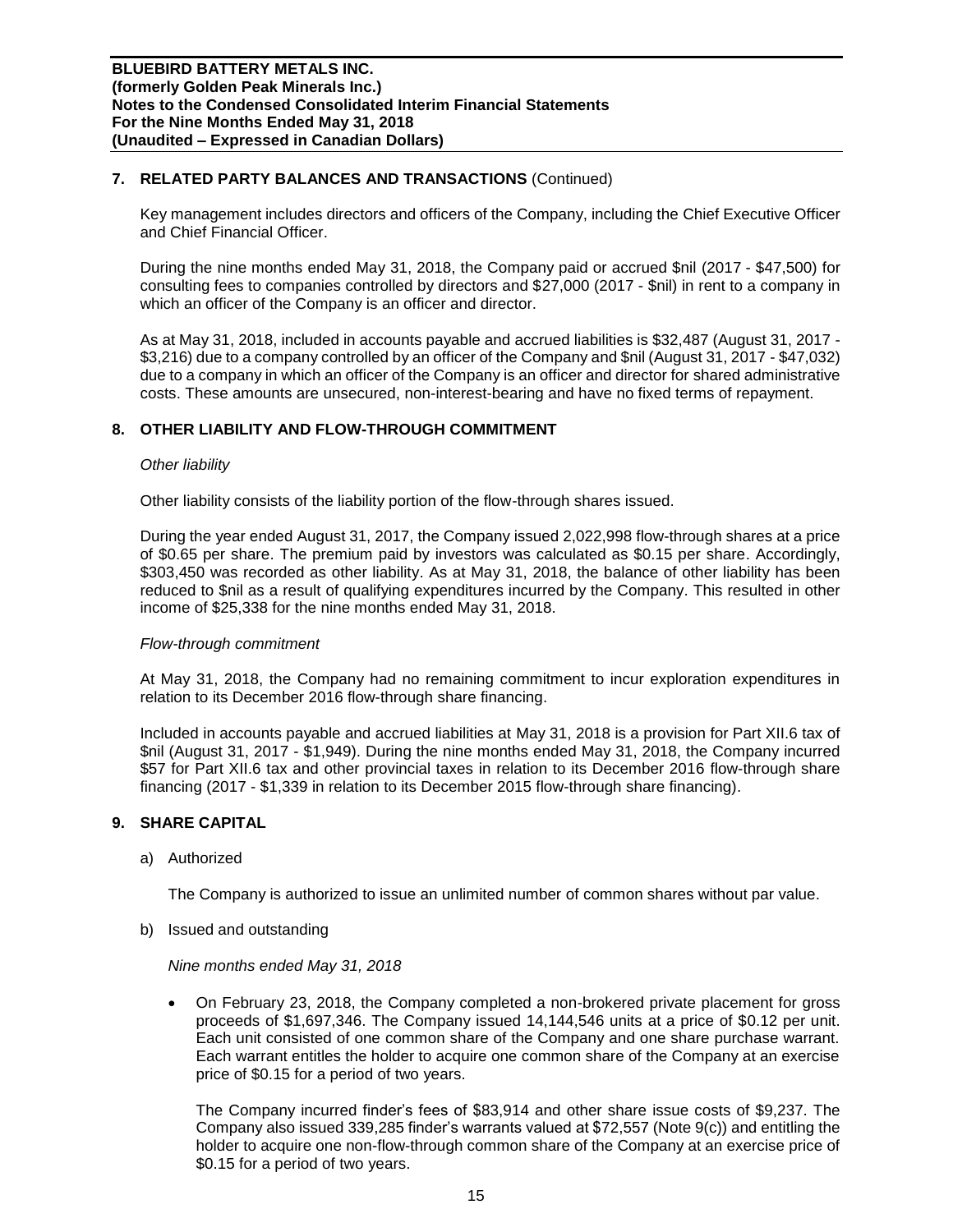b) Issued and outstanding (continued)

*Nine months ended May 31, 2018 (continued)*

- On March 22, 2018, the Company issued 3,261,058 common shares valued at \$945,707 for the acquisition of the Canegrass Property, which included a 261,058 issuance for a finder's fee (Note 6(d)).
- On April 9, 2018, the Company issued 250,000 common shares valued at \$67,500 for the acquisition of the Batt Property (Note 6(c)).
- On May 14, 2018, the Company issued 3,100,000 common shares valued at \$883,500 for the acquisition of the Heikki Property (Note 6(b)).
- During the period ended May 31, 2018, the Company received \$134,600 pursuant to the exercise of 673,000 warrants.

*Year ended August 31, 2017*

- On September 26, 2016, the Company completed a non-brokered private placement for gross proceeds of \$499,999. The Company issued 4,166,658 units at a price of \$0.12 per unit. Each unit consisted of one common share of the Company and one share purchase warrant. Each warrant entitles the holder to acquire one common share of the Company at an exercise price of \$0.20 for a period of two years. The Company incurred share issue costs of \$3,483.
- On October 26, 2016, the Company settled accounts payable and accrued liabilities of \$50,300 by issuing 9,259 common shares and 177,037 units, each unit consisted of one common share and one non-transferable warrant of the Company. Each warrant entitles the holder to acquire one common share of the Company at an exercise price of \$0.36 for a period of four years. The fair value of the common shares issued was \$4,074 and the fair value of the units issued was \$153,559. Accordingly, the Company realized a loss on settlement of accounts payable of \$107,333.
- On October 26, 2016, the Company issued 250,000 common shares valued at \$110,000 for the acquisition of the Grenfell Property (Note 6(e)).
- On November 17, 2016, the Company issued 2,600,000 common shares valued at \$1,040,000 for the acquisition of the Heikki Property (Note 6(b)).
- On December 20, 2016, the Company completed a non-brokered private placement for gross proceeds of \$2,314,949. The Company issued 2,000,000 non-flow-through common shares of the Company at a price of \$0.50 per share and 2,022,998 flow-through common shares of the Company at a price of \$0.65 per share. The premium paid by investors on the flow-through units was calculated as \$0.15 per share. Accordingly, \$303,450 was recorded as other liability.

The Company incurred finder's fees of \$196,495 and other share issue costs of \$12,325. The Company also issued 332,300 finder's warrants valued at \$126,231 (Note 9(c)) and entitling the holder to acquire one non-flow-through common share of the Company at an exercise price of \$0.50 for a period of two years.

• On February 9, 2017, the Company issued 750,000 common shares valued at \$352,500 for the acquisition of the Hemlo East Property (Note 6(b)).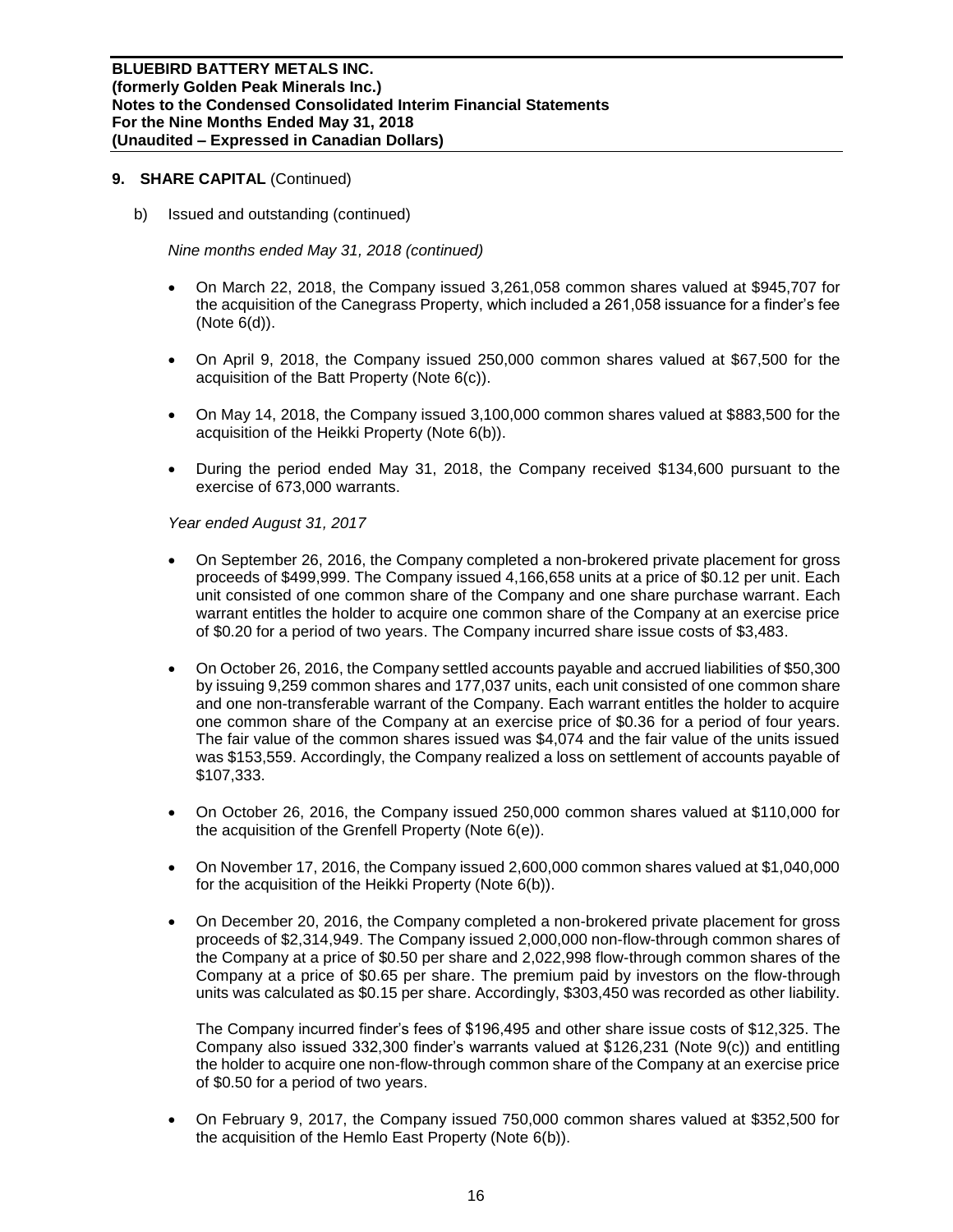b) Issued and outstanding (continued)

*Year ended August 31, 2017 (continued)*

- On April 13, 2017, the Company issued 1,200,000 common shares valued at \$600,000 for the acquisition of the Maybrun Property (Note 6(a)).
- On June 19, 2017, the Company issued 2,200,000 common shares valued at \$682,000 for the acquisition of the Hemlo East Extension and the Hemlo West (Note 6(b)).
- On June 19, 2017, the Company issued 25,000 common shares valued at \$7,000 for the acquisition of the Atikwa Lake Property (Note 6(a)).
- During the year ended August 31, 2017, the Company received \$100,000 pursuant to the exercise of 500,000 warrants and \$7,600 on the exercise of 38,000 stock options. The Company transferred \$3,137, the previously recorded fair value of the stock options, from contributed surplus to share capital upon exercise of the stock options.

## c) Warrants

Warrant transactions and the number of warrants outstanding for the nine months ended May 31, 2018 and the year ended August 31, 2017 are summarized as follows:

|                                  |                       | <b>Nine Months Ended</b><br>May 31, 2018     | <b>Year Ended</b><br><b>August 31, 2017</b> |                                              |  |  |
|----------------------------------|-----------------------|----------------------------------------------|---------------------------------------------|----------------------------------------------|--|--|
|                                  | Number of<br>Warrants | Weighted<br>Average<br><b>Exercise Price</b> | Number of<br>Warrants                       | Weighted<br>Average<br><b>Exercise Price</b> |  |  |
| Outstanding, beginning of period | 4,188,566             | \$0.23                                       | 258,002                                     | \$1.37                                       |  |  |
| <b>Issued</b>                    | 14,543,831            | \$0.15                                       | 4,675,995                                   | \$0.23                                       |  |  |
| Exercised                        | (673,000)             | \$0.20                                       | (500,000)                                   | \$0.20                                       |  |  |
| Expired                          |                       |                                              | (245, 431)                                  | \$1.40                                       |  |  |
| Outstanding, end of period       | 18,059,397            | \$0.17                                       | 4,188,566                                   | \$0.23                                       |  |  |

The following warrants were outstanding and exercisable at May 31, 2018:

| Expiry Date        | <b>Weighted Average</b><br><b>Remaining Contractual</b><br>Life in Years | <b>Exercise Price</b> | Warrants   |
|--------------------|--------------------------------------------------------------------------|-----------------------|------------|
|                    |                                                                          |                       |            |
| September 26, 2018 | 0.32                                                                     | \$0.20                | 2,993,658  |
| December 20, 2018  | 0.56                                                                     | \$0.50                | 332,300    |
| December 24, 2018  | 0.57                                                                     | \$0.70                | 12,571     |
| February 23, 2020  | 1.73                                                                     | \$0.15                | 14,543,831 |
| October 26, 2020   | 2.41                                                                     | \$0.36                | 177,037    |
|                    | 1.48                                                                     |                       | 18,059,397 |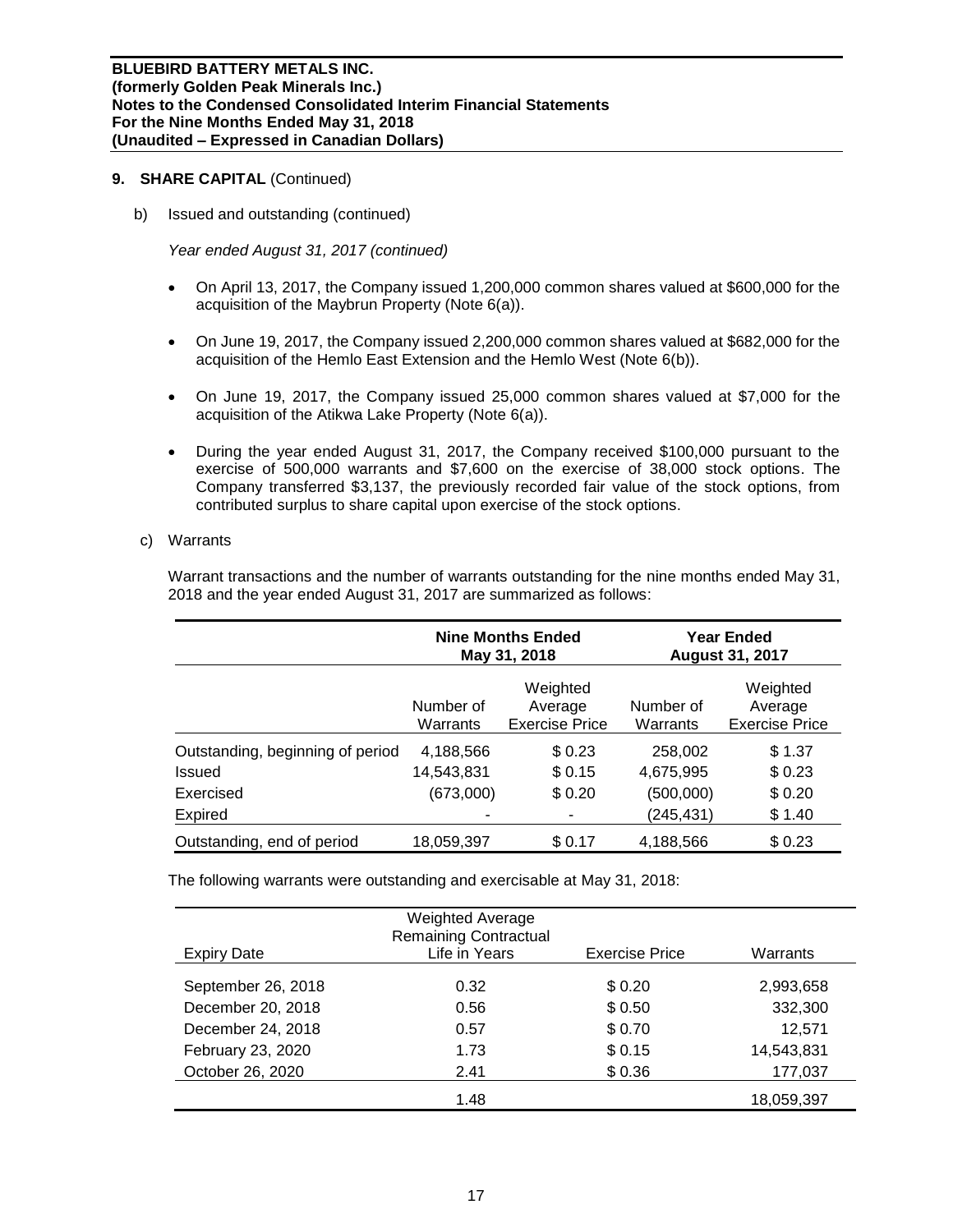## c) Warrants (continued)

The Company applies the fair value method using the Black-Scholes option pricing model in accounting for its finder's warrants granted. The fair value of each finder's warrant grant was calculated using the following weighted average assumptions:

|                                        | <b>Nine Months Ended</b><br>May 31, 2018 | <b>Year Ended</b><br><b>August 31, 2017</b> |
|----------------------------------------|------------------------------------------|---------------------------------------------|
| Expected life (years)                  | 2.00                                     | 3.00                                        |
| Risk-free interest rate                | 1.78%                                    | 0.50%                                       |
| Expected annualized volatility         | 104%                                     | 235%                                        |
| Dividend yield                         | N/A                                      | N/A                                         |
| Stock price at grant date              | \$0.27                                   | \$0.60                                      |
| Exercise price                         | \$0.15                                   | \$0.70                                      |
| Weighted average grant date fair value | \$0.18                                   | \$0.57                                      |

Option pricing models require the input of highly subjective assumptions regarding volatility. The Company has used historical volatility to estimate the volatility of the share price.

## d) Stock options

The Company adopted a Stock Option Plan (the "Plan") to grant incentive stock options to directors, officers, employees and consultants. Under the Plan, the aggregate number of common shares that may be subject to option at any one time may not exceed 10% of the issued common shares of the Company as of that date, including options granted prior to the adoption of the Plan. Options granted may not exceed a term of 10 years, and the term will be reduced to one year following the date of death of the optionee. All options vest when granted unless they are otherwise specified by the Board of Directors or if they are granted for investor relations activities. Options granted for investor relations activities vest over a 12-month period with no more than 25% of the options vesting in any three-month period.

The following is a summary of option transactions under the Company's Plan for the nine months ended May 31, 2018 and the year ended August 31, 2017:

|                                  | <b>Nine Months Ended</b><br>May 31, 2018 |                     | <b>Year Ended</b><br><b>August 31, 2017</b> |                     |
|----------------------------------|------------------------------------------|---------------------|---------------------------------------------|---------------------|
|                                  |                                          | Weighted            |                                             | Weighted            |
|                                  | Number of                                | Average<br>Exercise | Number of                                   | Average<br>Exercise |
|                                  | Options                                  | Price               | Options                                     | Price               |
| Outstanding, beginning of period | 1.389.000                                | \$0.42              | 16.000                                      | \$1.50              |
| <b>Expired</b>                   | (239,000)                                | \$0.30              | (25,000)                                    | \$0.40              |
| Exercised                        |                                          |                     | (38,000)                                    | \$0.20              |
| Forfeited                        |                                          | ۰                   | (16,000)                                    | \$1.50              |
| Granted                          | 2,200,000                                | ٠                   | 1,452,000                                   | \$0.38              |
| Outstanding, end of period       | 3.350.000                                | \$0.29              | 1.389.000                                   | \$0.42              |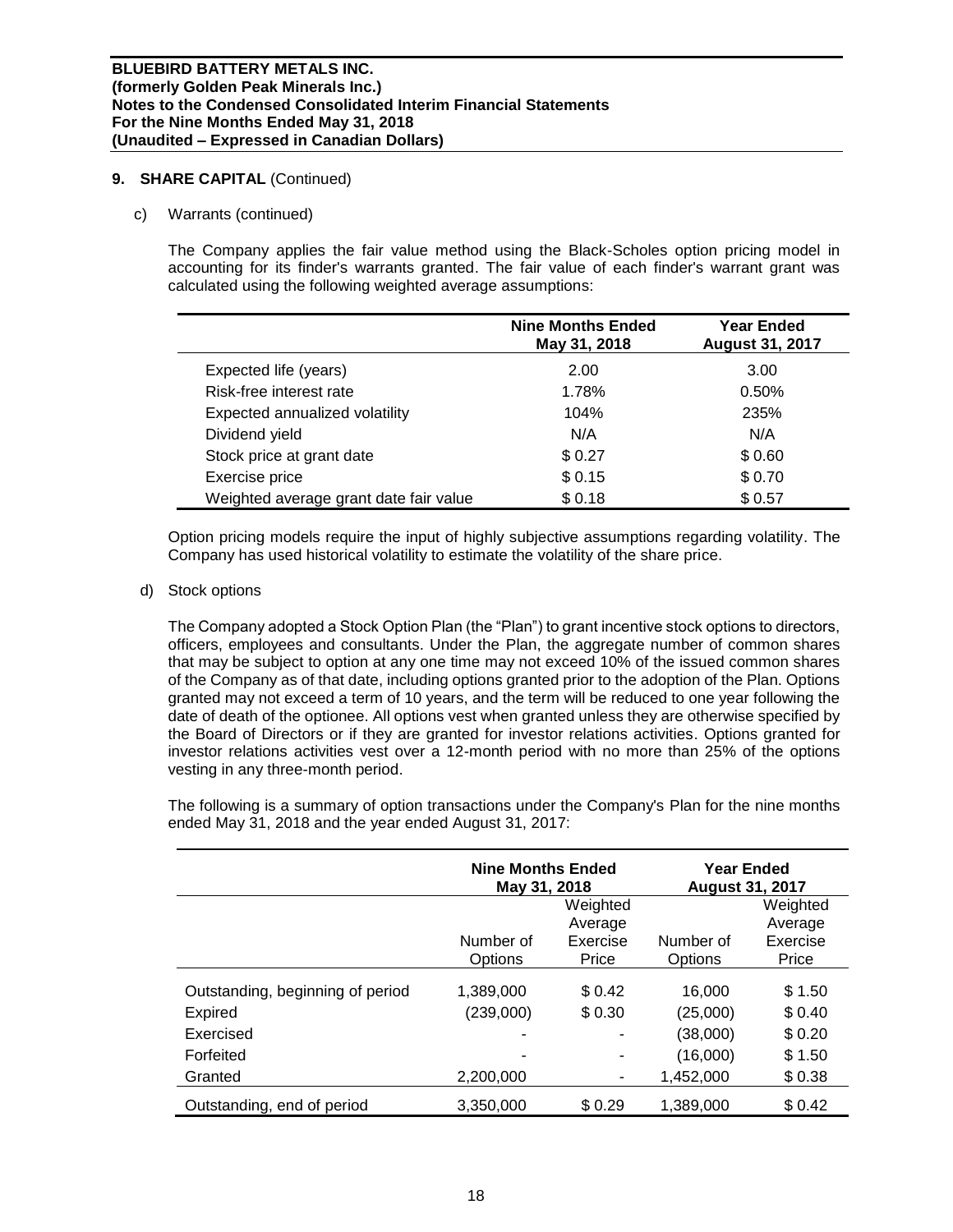d) Stock options (continued)

The following options were outstanding and exercisable at May 31, 2018:

| <b>Expiry Date</b> | Weighted<br>Average<br>Remaining<br>Contractual Life<br>in Years | <b>Exercise Price</b> | Outstanding | Exercisable |
|--------------------|------------------------------------------------------------------|-----------------------|-------------|-------------|
| April 11, 2020     | 1.87                                                             | \$0.40                | 1,150,000   | 1,150,000   |
| March 8, 2021      | 2.77                                                             | \$0.20                | 1,100,000   | 1,100,000   |
| March 28, 2021     | 2.83                                                             | \$0.285               | 600,000     | 600,000     |
| April 4, 2021      | 2.85                                                             | \$0.26                | 300,000     | 300,000     |
| April 17, 2021     | 2.88                                                             | \$0.285               | 200,000     | 200,000     |
|                    | 2.48                                                             |                       | 3,350,000   | 3,350,000   |

The Company applies the fair value method using the Black-Scholes option pricing model in accounting for its stock options granted. The fair value of each stock option grant was calculated using the following weighted average assumptions:

|                                        | <b>Nine Months Ended</b><br>May 31, 2018 | <b>Year Ended</b><br><b>August 31, 2017</b> |
|----------------------------------------|------------------------------------------|---------------------------------------------|
| Expected life (years)                  | 3.00                                     | 3.00                                        |
| Risk-free interest rate                | 1.81%                                    | 0.83%                                       |
| Expected annualized volatility         | 72.33%                                   | 136%                                        |
| Dividend yield                         | N/A                                      | N/A                                         |
| Stock price at grant date              | \$0.23                                   | \$0.41                                      |
| Exercise price                         | \$0.24                                   | \$0.40                                      |
| Weighted average grant date fair value | \$0.11                                   | \$0.29                                      |

Option pricing models require the input of highly subjective assumptions regarding volatility. The Company has used historical volatility to estimate the volatility of the share price.

## **10. FINANCIAL INSTRUMENTS**

The Company's financial instruments include cash, amounts receivable and accounts payable. Cash is classified as FVTPL. Amounts receivable is classified as loans and receivables. Accounts payable is classified as other financial liabilities. The carrying values of these instruments approximate their fair values due to the relatively short periods to maturity of these instruments.

The following table sets forth the Company's financial assets measured at fair value by level within the fair value hierarchy as follows:

| May 31, 2018           | Level 1   | Level 2  | <b>Level 3</b> | Total     |
|------------------------|-----------|----------|----------------|-----------|
| Cash                   | \$819,518 | \$.<br>۰ | \$<br>۰        | \$819,518 |
|                        |           |          |                |           |
| <b>August 31, 2017</b> | Level 1   | Level 2  | Level 3        | Total     |
| Cash                   | 178,018   | S<br>۰   | S<br>۰         | 178,018   |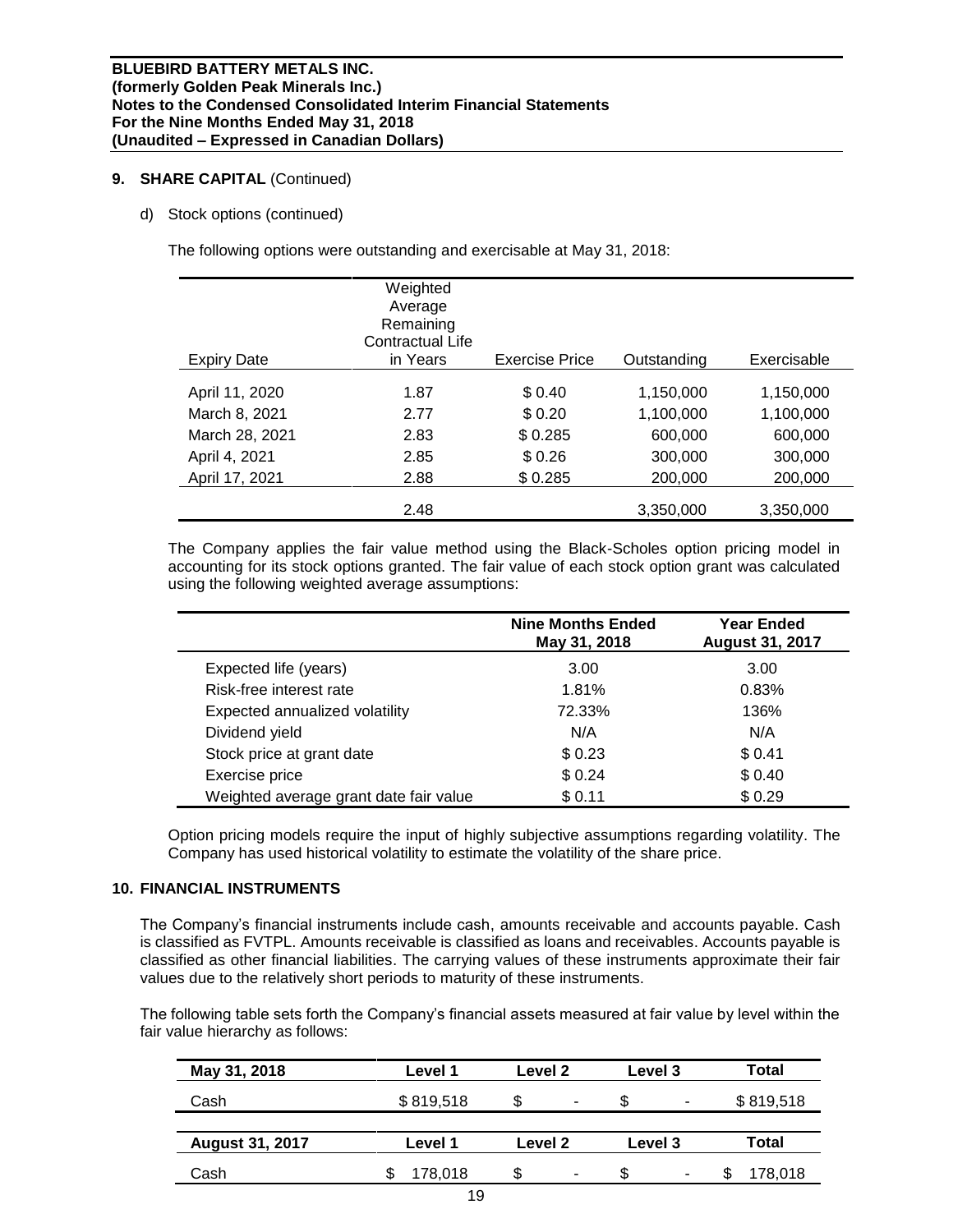## **10. FINANCIAL INSTRUMENTS** (Continued)

#### Financial risk management objectives and policies

The risks associated with these financial instruments and the policies on how to mitigate these risks are set out below. Management manages and monitors these exposures to ensure appropriate measures are implemented on a timely and effective manner.

a) Credit risk

Credit risk is the risk of an unexpected loss if a customer or third party to a financial instrument fails to meet its contractual obligations. Financial instruments that potentially subject the Company to concentrations of credit risk consist principally of cash. To minimize the credit risk on cash, the Company places its cash with a major Canadian financial institution.

b) Liquidity risk

The Company manages liquidity risk by maintaining a balance between continuity of funding and flexibility through the use of borrowings. Management closely monitors the liquidity position and expects to have adequate sources of funding to finance the Company's projects and operations. As at May 31, 2018, the Company had cash of \$819,518 (August 31, 2017 - \$178,018) to settle accounts payable and accrued liabilities of \$344,334 (August 31, 2017 - \$191,701), which fall due for payment within 30 days of May 31, 2018. All of the liabilities presented as accounts payable are due within 30 days of the reporting date.

c) Market risk

Market risk is the risk that changes in market prices, such as foreign exchange rates and interest rates, will affect the Company's income or the value of its holdings of financial instruments. The objective of market risk management is to manage and control market risk exposures within acceptable parameters, while optimizing the return on capital.

- *i) Currency risk –* The Company's expenses are denominated in Canadian dollars. The Company's corporate office is based in Canada and current exposure to exchange rate fluctuations is minimal. The Company does not have any significant foreign currency denominated monetary assets or liabilities.
- *ii) Interest rate risk –* The Company is exposed to interest rate risk on the variable rate of interest earned on bank deposits. The fair value interest rate risk on bank deposits is insignificant, as the deposits are short-term. The Company has not entered into any derivative instruments to manage interest rate fluctuations. The Company has no interest-bearing financial liabilities.
- *iii) Other price risk –* Other price risk is the risk that the fair value or future cash flows of a financial instrument will fluctuate due to changes in market prices, other than those arising from interest rate risk. The Company does not have significant exposure to this risk.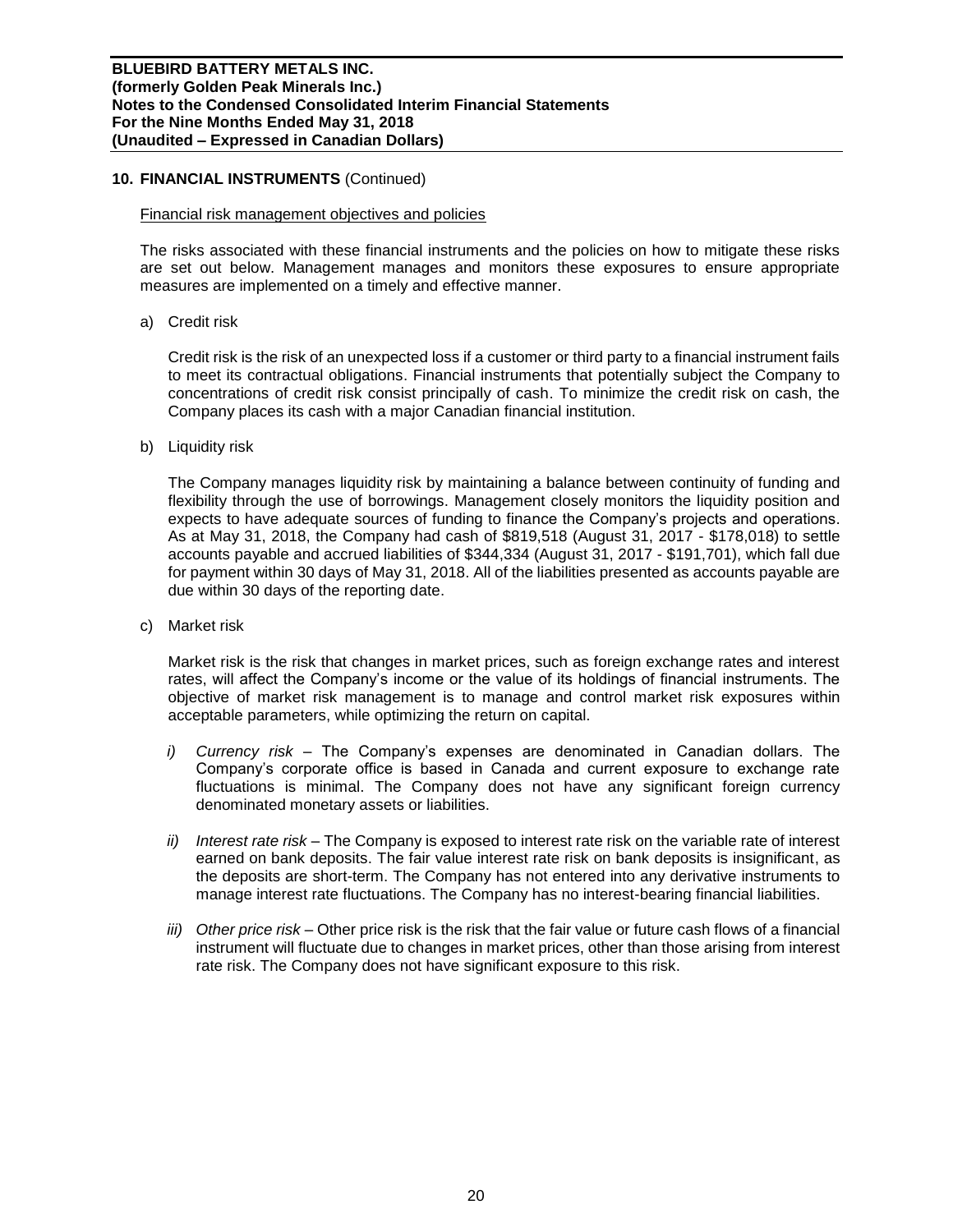## **11. MANAGEMENT OF CAPITAL**

The Company considers its capital to be comprised of shareholders' equity.

The Company manages the capital structure and makes adjustments to it in light of changes in economic conditions and the risk characteristics of the underlying assets. To maintain or adjust the capital structure, the Company may attempt to issue new shares. Although the Company has been successful at raising funds in the past through the issuance of share capital, it is uncertain whether it will continue this method of financing due to the current difficult market conditions.

In order to facilitate the management of its capital requirements, the Company prepares expenditure budgets that are updated as necessary depending on various factors, including successful capital deployment and general industry conditions.

Management reviews the capital structure on a regular basis to ensure that the above objectives are met. There have been no changes to the Company's approach to capital management during the nine months ended May 31, 2018. The Company is not subject to externally imposed capital requirements.

## **12. SUBSEQUENT EVENTS**

- a) Subsequent to May 31, 2018, the Company issued 2,049,825 common shares for proceeds of \$357,065 on the exercise of 2,049,825 share purchase warrants.
- b) On June 7, 2018, the Company entered into a binding LOI to acquire a 100% interest in Oberon Gold Pty. Ltd. ("Oberon"), an Australian proprietary limited exploration company. Oberon controls 100% of the Sandy Point and Reedy Creek projects, located in New South Wales, Australia.

Under the terms of the LOI, which will be formalized by a definitive agreement, the Company will pay a total of \$245,000 (\$25,000 subsequently paid) and issue common shares of the Company with a value of up to \$1,300,000 over two years. The vendors will retain a 1% NSR on standard industry terms to be agreed between the parties. The Company will retain an exclusive and unlimited right to purchase the NSR for \$350,000 for each one-half of the NSR. The transaction is subject to TSX-V approval. A finder's fee will be paid in respect of the transaction pursuant to the policies of the TSX-V.

c) On June 12, 2018, the Company entered into a binding LOI to acquire 100% of the Ashburton project, located in Western Australia, Australia.

Under the terms of the LOI, which will be formalized by a definitive agreement, the Company will pay \$25,000 and issue common shares of the Company with a value of \$1,500,000 over two years. The transaction is subject to TSX-V approval.

d) On July 10, 2018, the Company entered into a binding LOI to acquire a 75% interest in Siouville Pty. Ltd. ("Siouville"), an Australian proprietary limited exploration company. Siouville controls 100% of the Broken Hill project, located in New South Wales, Australia.

The Company paid a \$25,000 non-refundable exclusivity fee upon signing the LOI.